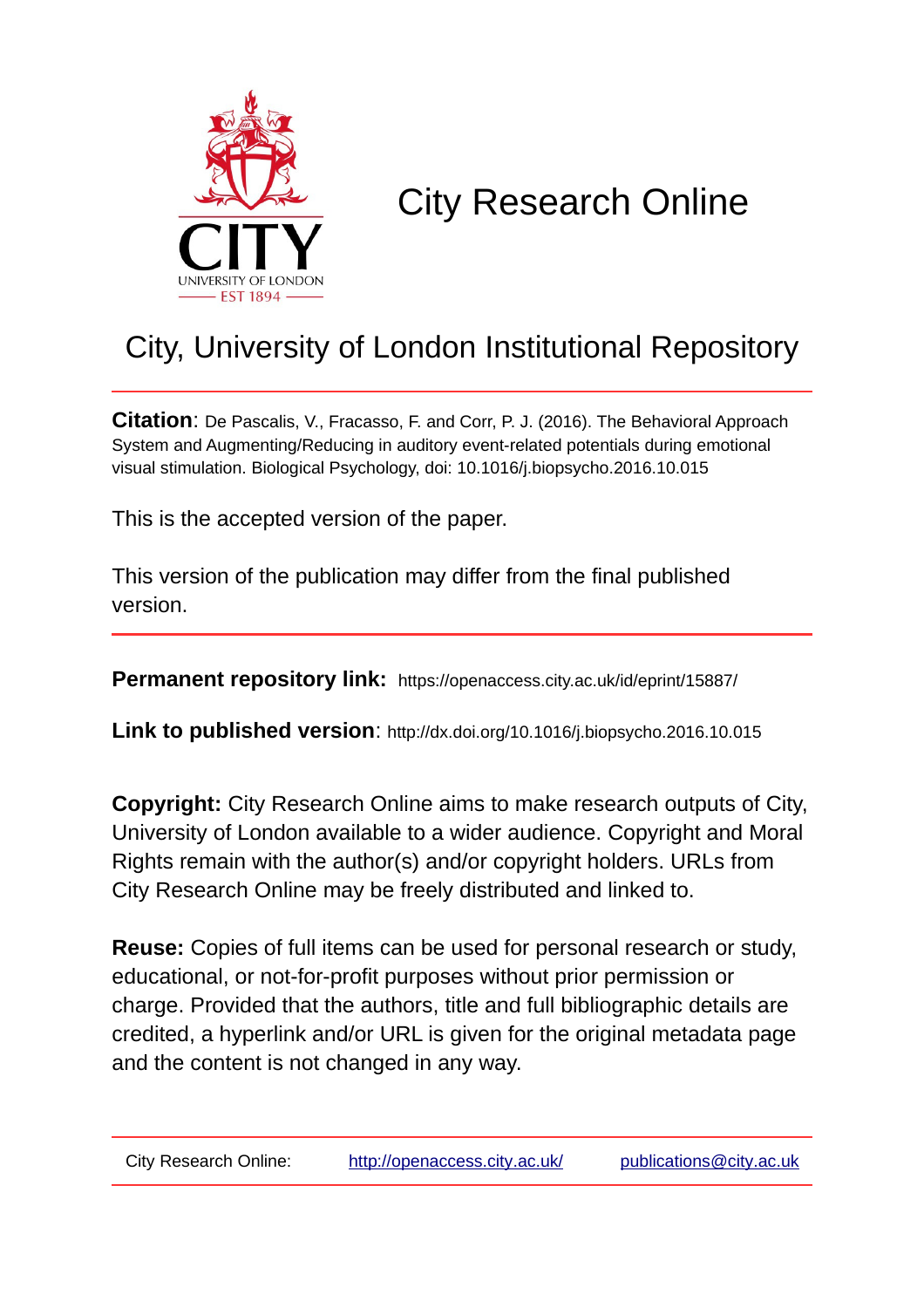**The Behavioral Approach System and Augmenting/Reducing in auditory event-related potentials during emotional visual stimulation**

Vilfredo De Pascalis<sup>a\*</sup>, Francesca Fracasso<sup>a</sup>, Philip J. Corr<sup>b</sup>

<sup>a</sup>*Department of Psychology, La Sapienza University of Rome, Italy* <sup>b</sup>*Department of Psychology, City University London, London, United Kingdom*

Corresponding author at: Department of Psychology, La Sapienza University of Rome, Via dei Marsi 78, 00185 Rome, Italy. E-mail address: vilfredo.depascalis@uniroma1.it (V. De Pascalis).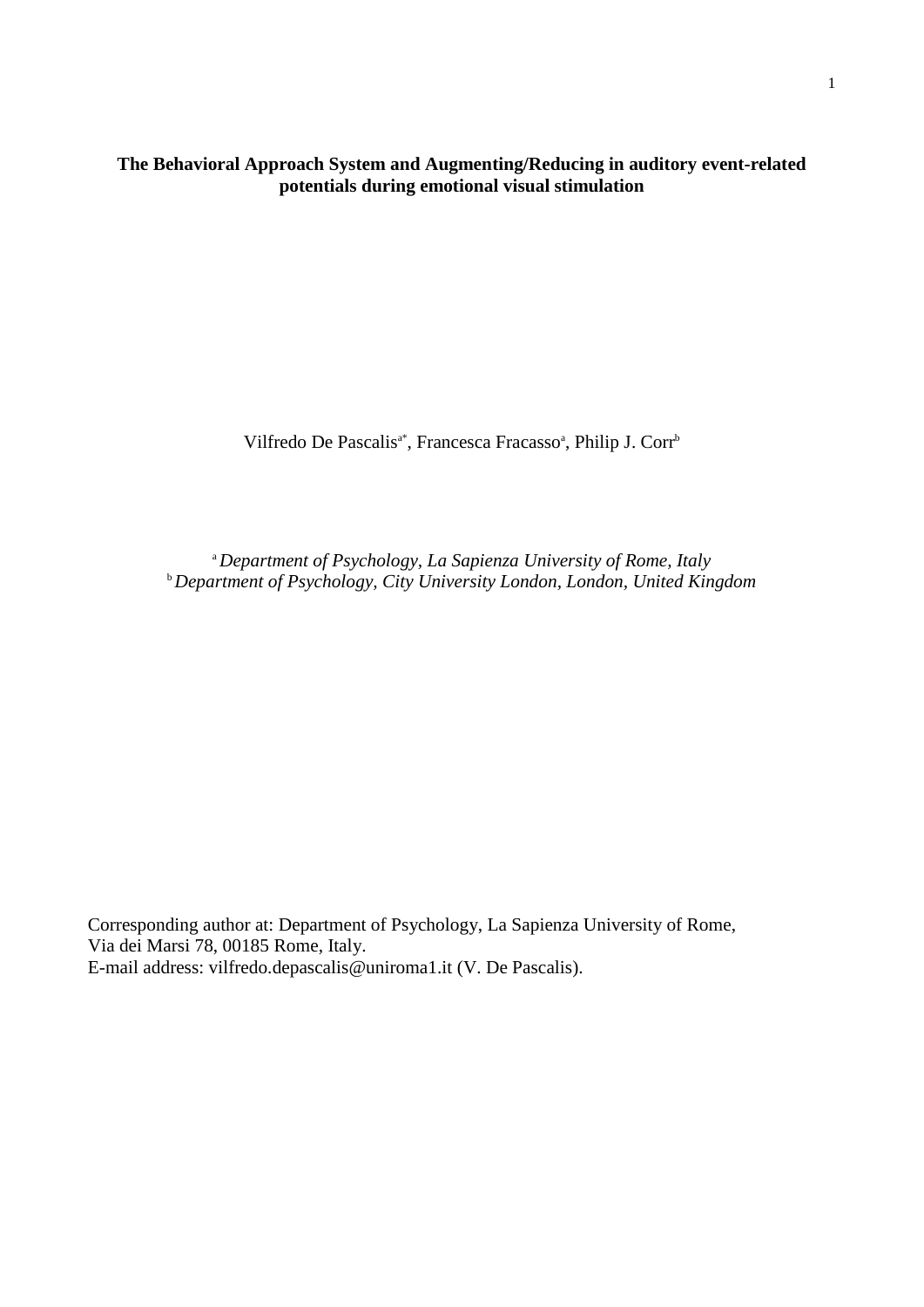# **Abstract**

In the recent Reinforcement Sensitivity Theory Personality Questionnaire (RST-PQ, Corr and Cooper, 2016) the behavioral approach system (BAS) has been conceptualized as multidimensional in which facets of reward interest and reactivity, and goal-drive persistence, are separate from impulsivity. Aim of the present work was to highlight the predictive power of BAS and its facets in differentiating electrocortical responses by using an auditory augmenting/reducing event-related potential (ERP) paradigm during emotional visual stimulation. ERPs were recorded for 5 levels of intensity in 39 women. The RST-PQ was used to measure the total BAS (T-BAS) and its four facets of Goal-Drive Persistence (GDP), Reward Interest (RI), Reward Reactivity (RR), and Impulsivity (IMP). T-BAS and RI, and to a less extent GDP and RR, were significantly associated with higher N1/P2 amplitudes at central sites (C3, Cz, C4) across neutral, positive and negative slides. Similar, but less pronounced relations were found for GDP and RR, but this relation was lacking for Imp facet. In addition, N1/P2 slope at central sites was positively correlated with T-BAS, GDP, RI, RR, but not Imp. Indeed, T-BAS facets failed to maintain a significant correlation with N1/P2 slope, after controlling for T-BAS residual scores, indicating that T-BAS drives these significant correlations. LORETA analysis at 219 ms (P2 wave) from tone onset revealed a significant activation of the right inferior parietal lobule (IPL, BA40) and left anterior cingulate gyrus (BA32) in high T-BAS compared to low T-BAS participants. Results are discussed within a revised RST framework differentiating reward components from impulsivity.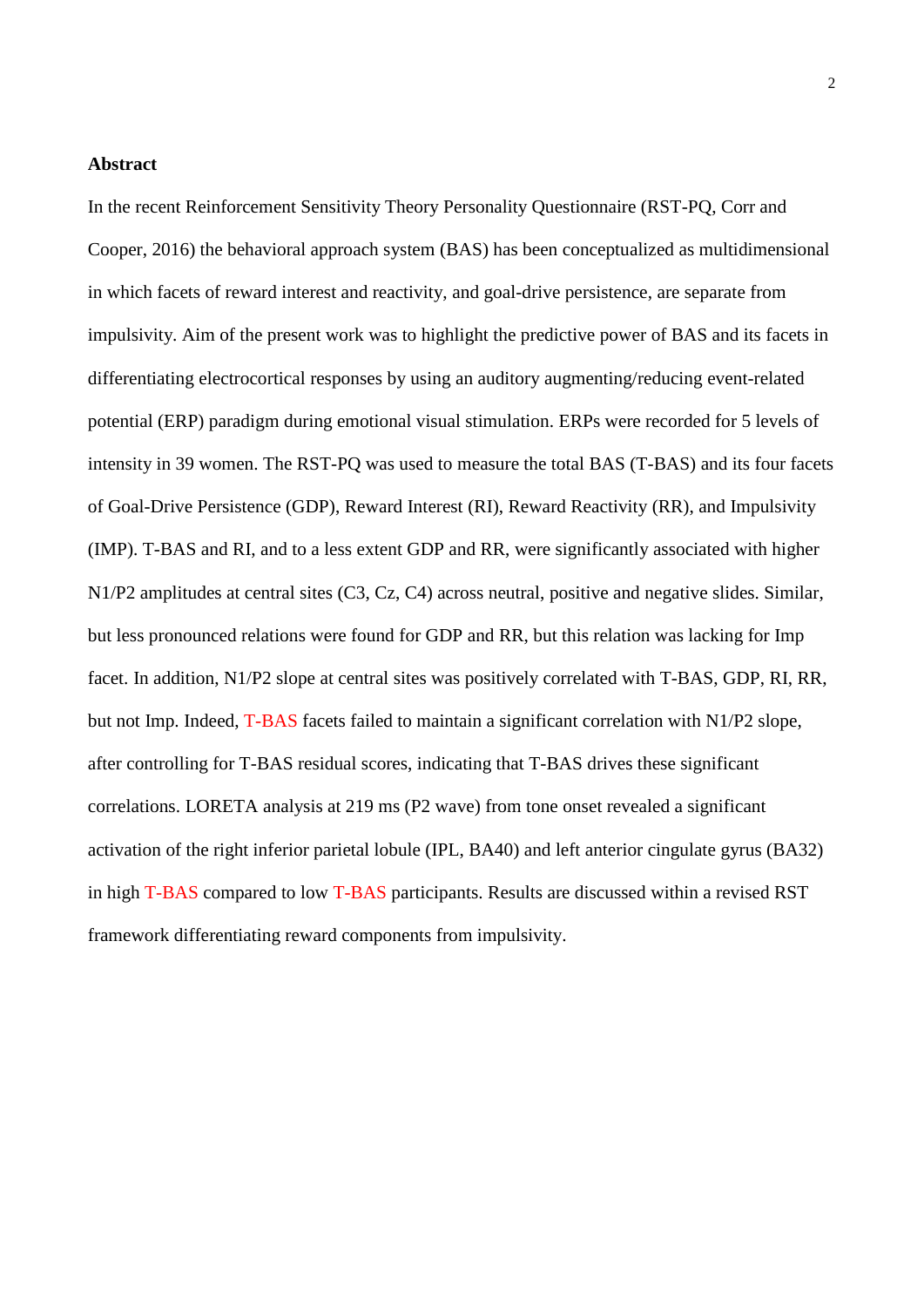# 1. **Introduction**

Augmenting/reducing (A/R) is assumed to reflect individual differences in the modulation of sensory input, and has usually been studied using amplitude measures of event-related potentials (ERP) elicited at different levels of stimulus intensity [\(e.g., M. Buchsbaum & Silverman, 1968\)](#page-28-0). A pronounced increase in amplitudes of the auditory N1/P2 component, as a function of stimulus intensity, is thought to reflect sensory inhibition at high levels of stimulations [\(e.g., M. Zuckerman,](#page-32-0)  [1994\)](#page-32-0) produced by serotonergic neurotransmission [\(Hegerl & Juckel, 1993\)](#page-30-0). This mechanism is essential for the filtering properties of a gating mechanism that regulates sensory input to the cerebral cortex [\(Monte Buchsbaum, Goodwin, Murphy, & Borge, 1971;](#page-28-1) [M. Buchsbaum &](#page-28-0)  [Silverman, 1968\)](#page-28-0). Individuals are classified as augmenters or reducers depending on whether they show a strong increase or weak increase or decrease on ERP amplitudes with increasing of stimulus intensity. [Beauducel, Debener, Brocke, and Kayser \(2000\)](#page-28-2) found that the N1/P2-slope calculated across 5-6 auditory intensity levels, spanning a wide intensity range, are required for a reliable assessment of auditory A/R. The amplitude-intensity function slope (AIF), defined as the slopes of the linear regression line for the individual P1/N1 and N1/P2 amplitudes across the 5-6 stimulus intensities [\(Burkhard Brocke, Beauducel, John, Debener, & Heilemann, 2000;](#page-28-3) [1999;](#page-28-4) [Hegerl,](#page-30-1)  [Gallinat, & Mrowinski, 1994;](#page-30-1) [1989\)](#page-30-2) has been used as index of individual modes of processing sensory input [\(e.g., Hegerl & Juckel, 1993\)](#page-30-0).

A rich collection of findings have been reported by Buchsbaum and co-workers [\(M. S.](#page-28-5)  [Buchsbaum, Haier, & Johnson, 1983\)](#page-28-5) and [\(T Hensch, Herold, Diers, Armbruster, & Brocke, 2008\)](#page-30-3) of psychiatric and psychological phenomena associated with augmenting-reducing. In addition, reserch has demonstrated that the N1/P2 AIF of the ERPs is one of the numerous endophenotypes that are gaining importance in psychiatry and genetic research (e.g., [B Brocke, et al., 2006;](#page-28-6) [Gottesman & Gould, 2003\)](#page-29-0). The N1/P2 AIF is considered important for clinical practice as it has been good to predict responses to lithium and selective serotonin reuptake inhibitors treatments [\(Gallinat, et al., 2000;](#page-29-1) [Juckel, et al., 2004;](#page-30-4) [Christoph Mulert, et al., 2007;](#page-31-0) [Tien-Wen, Younger,](#page-32-1)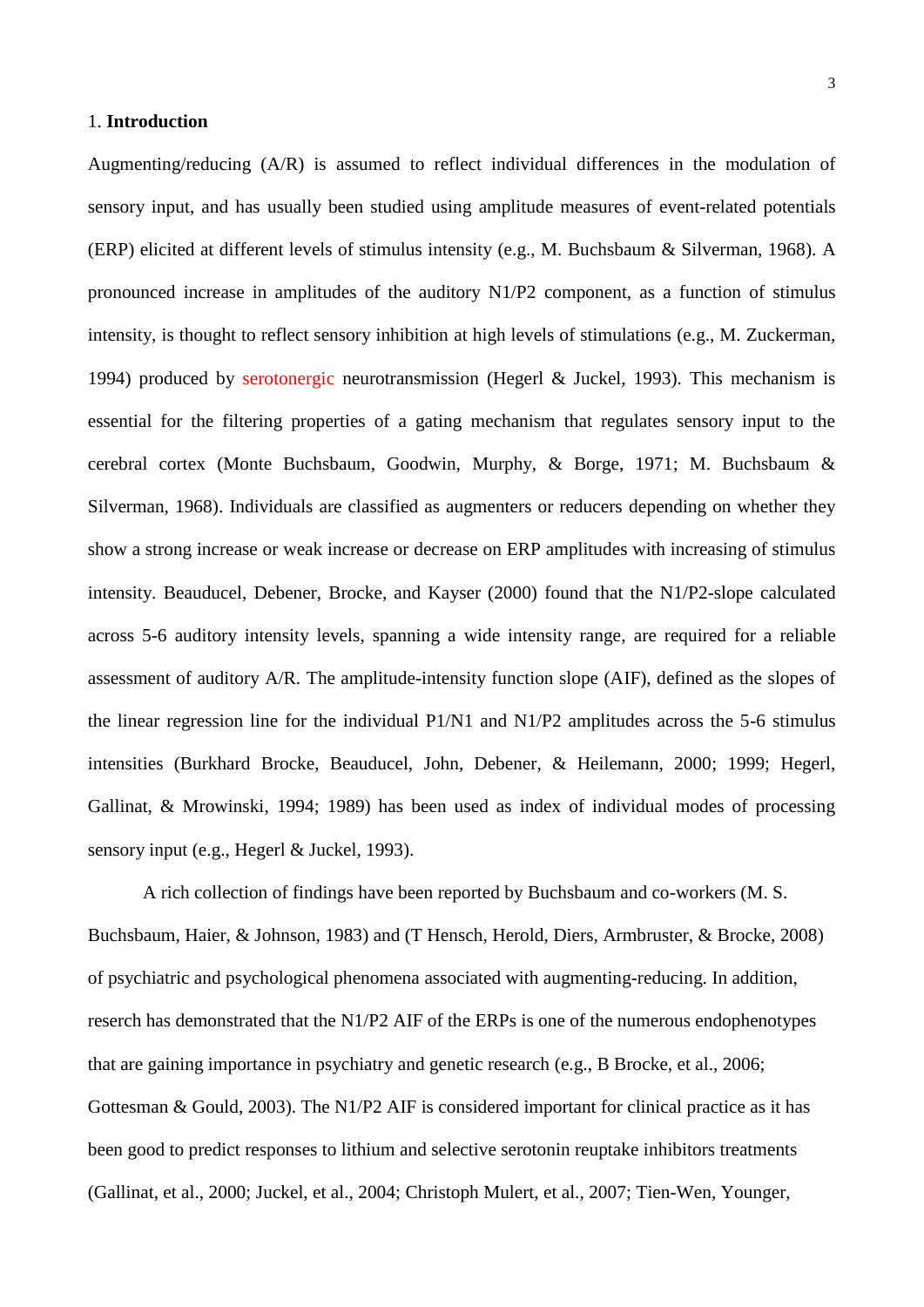[Chen, & Tsai, 2005\)](#page-32-1). The N1/P2 AIF has been proved to be associated with 5-HTTLPR, a genetic polymorphism of the serotonin transporter coding gene [\(Gallinat, et al., 2003;](#page-29-2) [Tilman Hensch, et al.,](#page-30-5)  [2006;](#page-30-5) [Strobel, et al., 2003\)](#page-32-2), and thus heritable [\(Sándor, Áfra, Proietti-Cecchini, Albert, & Schoenen,](#page-31-1)  [1999\)](#page-31-1).

In terms of personality traits, it was found that individuals scoring high on sensation seeking facets, and mainly on its disinhibition subscale, were augmenters and reducers tend to be sensation avoiding [\(Burkhard Brocke, et al., 2000;](#page-28-3) [Burkhard Brocke, et al., 1999;](#page-28-4) [Lukas, 1987;](#page-30-6) [Stenberg,](#page-32-3)  [Rosén, & Risberg, 1988;](#page-32-3) [von Knorring, 1980;](#page-32-4) [Marvin Zuckerman, 1990;](#page-32-5) [M. Zuckerman, 1994;](#page-32-0) [Marvin Zuckerman, Murtaugh, & Siegel, 1974;](#page-32-6) [Marvin Zuckerman, Simons, & Como, 1988\)](#page-32-7). Moreover, Eysenck's extraversion trait was found positively associated with augmenting [\(Friedman](#page-29-3)  [& Meares, 1979;](#page-29-3) [Soskis & Shagass, 1974;](#page-32-8) [Stenberg, et al., 1988\)](#page-32-3). The validity of these findings was further supported by linking sensation avoiding and introversion with the defensive reducing pattern. The N1/P2 AIF was found correlated with a risk factor for bipolar disorder in healthy individuals [\(Tilman Hensch, Herold, & Brocke, 2007\)](#page-30-7), and with sensation seeking trait, which is suggested to be characterized by low serotonergic neurotransmission and a potential risk factor for mental disorders [\(Burkhard Brocke, et al., 1999;](#page-28-4) [Hegerl, Gallinat, & Mrowinski, 1995\)](#page-30-8). In contrast, individuals with strong sensation-seeking tendencies are believed to be characterized by high dopaminergic, low noradrenergic, and low serotonergic activity [\(for a review see M. Zuckerman,](#page-32-0)  [1994\)](#page-32-0).

Augmenting has been also related to impulsivity [\(Barratt, Pritchard, Faulk, & Brandt, 1987;](#page-28-7) [Carrillo-De-La-Pena & Barratt, 1993\)](#page-28-8). Considering that impulsivity is an important trait of the reinforcement sensitivity theory (RST) of personality, it is surprising that no or little research has been done to evaluate the relation between RST traits and A/R of the ERPs. The most recent version of the RST [\(Corr & McNaughton, 2012;](#page-29-4) [McNaughton & Corr, 2004,](#page-30-9) [2008;](#page-30-10) [McNaughton & Gray,](#page-30-11)  [2000\)](#page-30-11) postulates three major neuropsychological systems controlling approach and avoidance behavior: (1) the Behavioral Approach System (BAS) controls active approach behavior in response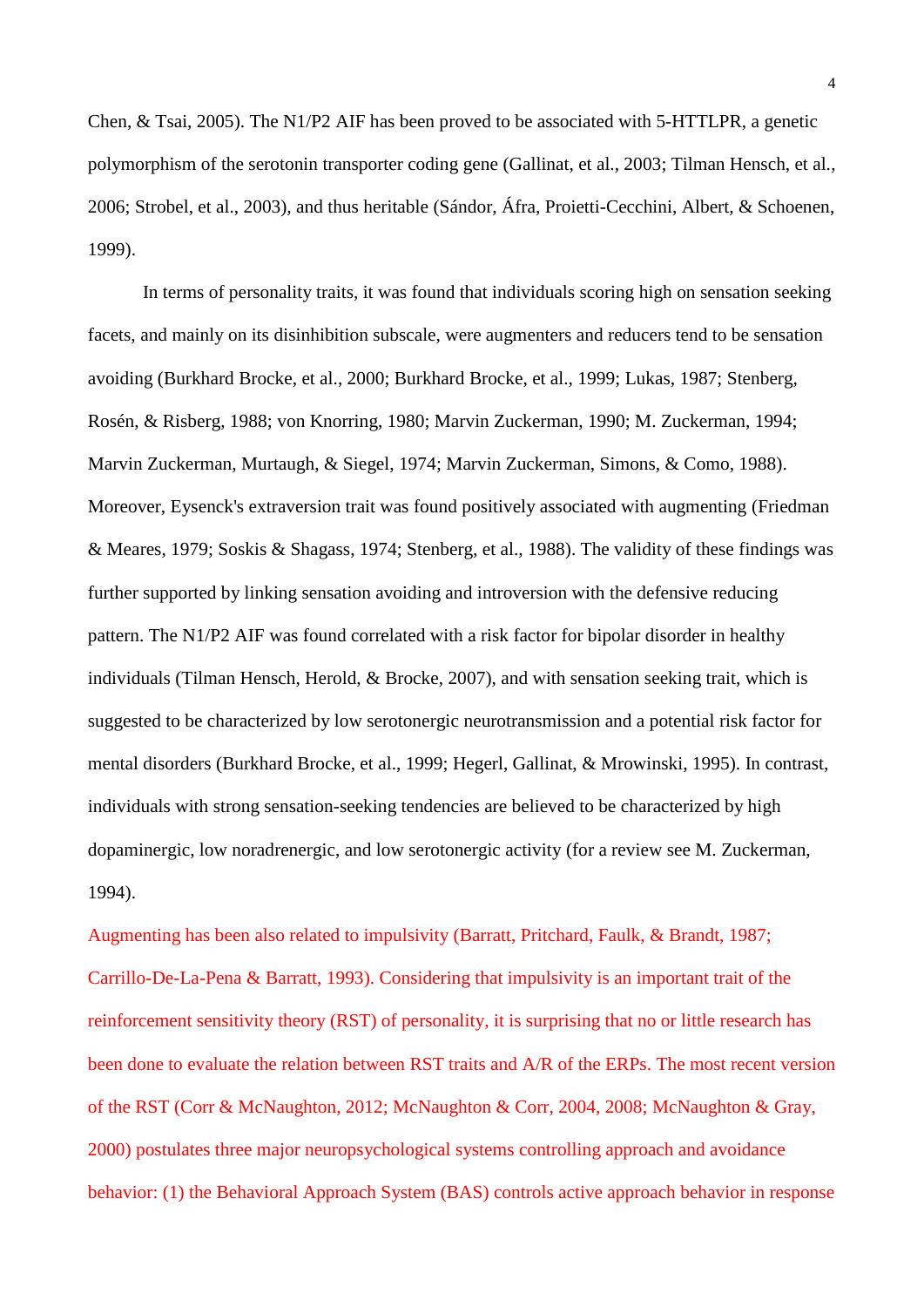to signals of reward and non-punishment and is activated by all forms of appetitive stimuli (including relief of nonpunishment); (2) the Fight-Flight-Freeze system (FFFS) as a primary system that controls active avoidance and is activated by all forms of aversive stimuli (including frustrating nonreward); (3) the Behavioral Inhibition System (BIS) controls passive avoidance in response to signals of punishment, nonreward, novelty, and by all forms of goal conflict, mainly for the coactivation of the FFFS and BAS. This is a revision of the original RST formulated by [Gray \(1982\)](#page-29-5) that highlighted only two of these systems, the BIS and the BAS. In the original RST what is less apparent is the hidden complexity in and between these systems which renders any attempt to provide a psychometric description of them far from ordinary and prone to confusion [\(Corr, 2016\)](#page-29-6). As a consequence of this state of affairs existing rRST questionnaires fail to provide a *comprehensive* descriptive model and all of the existing ones have significant theoretical and operational limitations with the result that there are still no comprehensive psychometric measures of the three revised systems. The most significant change to RST is the separation of FFFS/fear and BIS/anxiety processes [\(for a review see Rafael Torrubia, Caseras, Torrubia, & Caseras., 2008\)](#page-31-2). Although the newer classes of RST measures have addressed the separation of FFFS and BIS, most of them still conceived the BAS, as a unitary dimension. However, there is compelling evidence that the BAS is multidimensional, both on the basis of empirical evidence [\(Carver & White, 1994;](#page-28-9) [Vilfredo De Pascalis, Varriale, & D'Antuono, 2010\)](#page-29-7) and theoretical grounds [\(Corr,](#page-29-8) 2008; [Smillie,](#page-31-3)  [Cooper, Wilt, & Revelle, 2012\)](#page-31-3). In order to move along the temporo-spatial gradient to the final primary biological reinforcer, [Corr \(2008\)](#page-29-8) argued that it is necessary to engage in *sub-goal scaffolding*. These processes, at each stage of the temporo-spatial gradient, consists of a number of operations (i.e., identifying the biological reinforcer, planning behavior, and executing the plan) that involve other systems as working memory, executive control, etc.; this is in accordance with the type of required cognitive operations. The function of the BAS is to coordinate these functions as they relate to approach behaviors. BAS controlled approach may be expected to entail a series of subprocesses, some of which sometimes oppose each other: (1) *behavioural restraint* serving to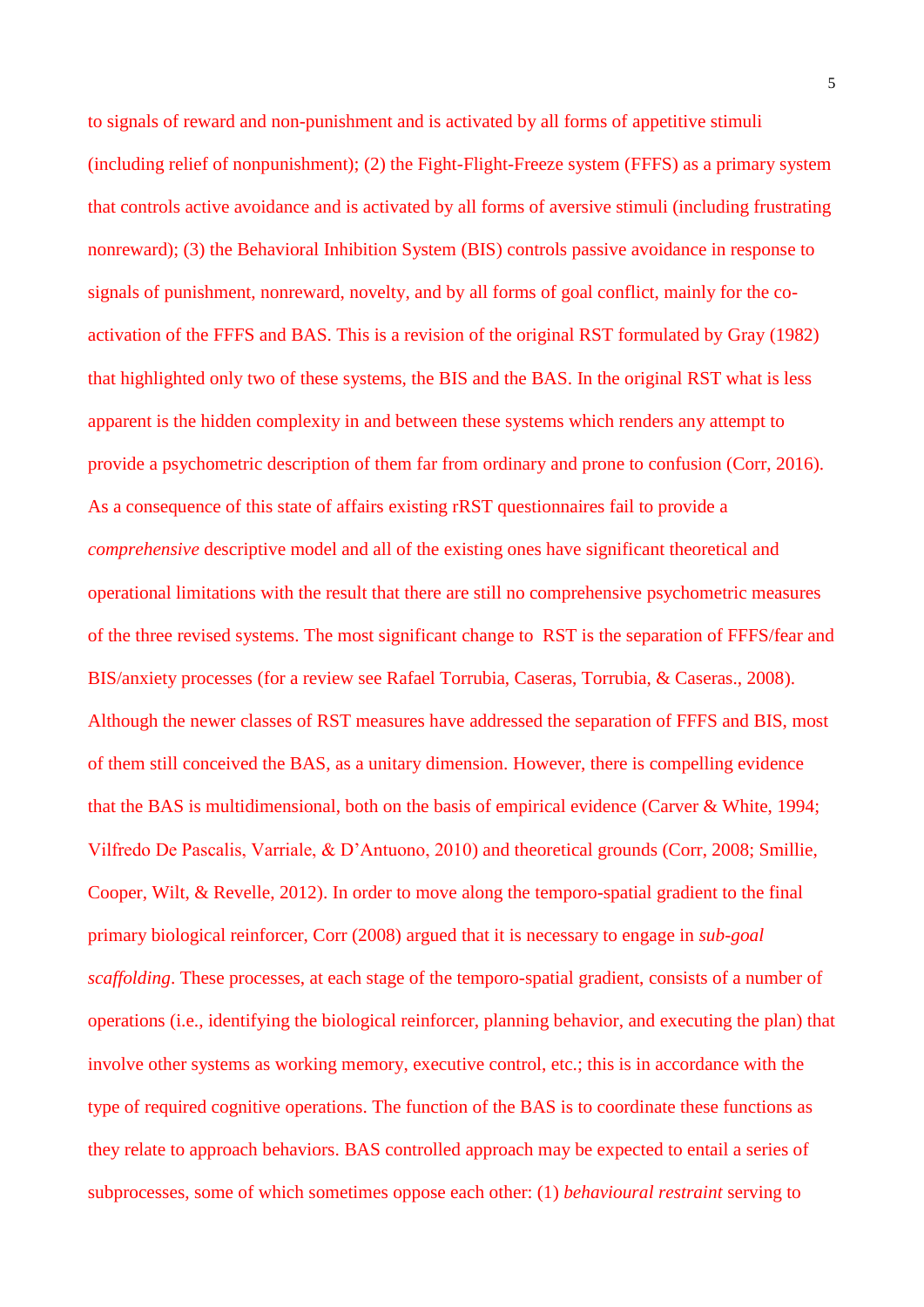plan and execute effective sub-goal scaffolding; and (2) *impulsive behaviour* serving when cognitive planning can be replaced, at short temporo-spatial distance, by fast 'getting', or a physical grabbing of the final biological reinforcer at near-zero temporo-spatial distance [\(Carver, 2005;](#page-28-10) [Corr,](#page-29-8)  [2008\)](#page-29-8). This theoretical assumption does not imply that the emotional component of BAS behaviour would be attenuated at the early stages of approach behaviour, since the fulfilment of sub-goals is likely to entail periodic bursts of emotional excitement to maintain motivation across time/space [\('temporal bridging', Corr, 2008\)](#page-29-8) during which approach behaviour is not being immediately reinforced (goal drive persistence).

Consistent with both theoretical and empirical considerations, [Corr and Cooper \(2016\)](#page-29-9) developed the Reinforcement Sensitivity Theory Personality Questionnaire (RST-PQ) that is recommended as the most appropriate measure of the rRST that allows the separation of the FFFS and BIS and the important distinction of reward sensitivity and impulsivity [\(Corr & Cooper, 2016\)](#page-29-9). Mainly, the four sub-scales of the BAS (Reward Interest, RI; Goal-Drive Persistence, GDP; Reward Reactivity, RR; Impulsivity, Imp) makes this tool to test an open empirical question, i.e., if the four BAS facets exhibit an unique predictive power, or they are redundant. According to [Corr and Cooper \(2016\)](#page-29-9) it is especially important to separate reward interest and reactivity from impulsivity. This is since the first facet concerns with individual disposition to identify the biological reinforcer, the second with individual differences in emotional response to reward, the third reflects the need for a rapid action sufficient to 'capture' the final biological reinforcer, at the later stages of BAS behavior, when continued planning and behavioral caution are not appropriate.

In line with this view, [Lang \(1995\)](#page-30-12) conceived the emotional system as consisting of the appetitive motivational and aversive system. The former facilitates approaching behaviors, such as mating, food taking or exploration, whereas the latter facilitates defensive behavior, such as avoidance, escape or defence. Lang and co-workers [\(Lang, Bradley, & Cuthbert, 1997\)](#page-30-13) regard arousal and valence as the fundamental dimensions of the emotions, that is, arousal determines the intensity and valence the direction of activation. A "gating" function exerted by dopamine in regulating access of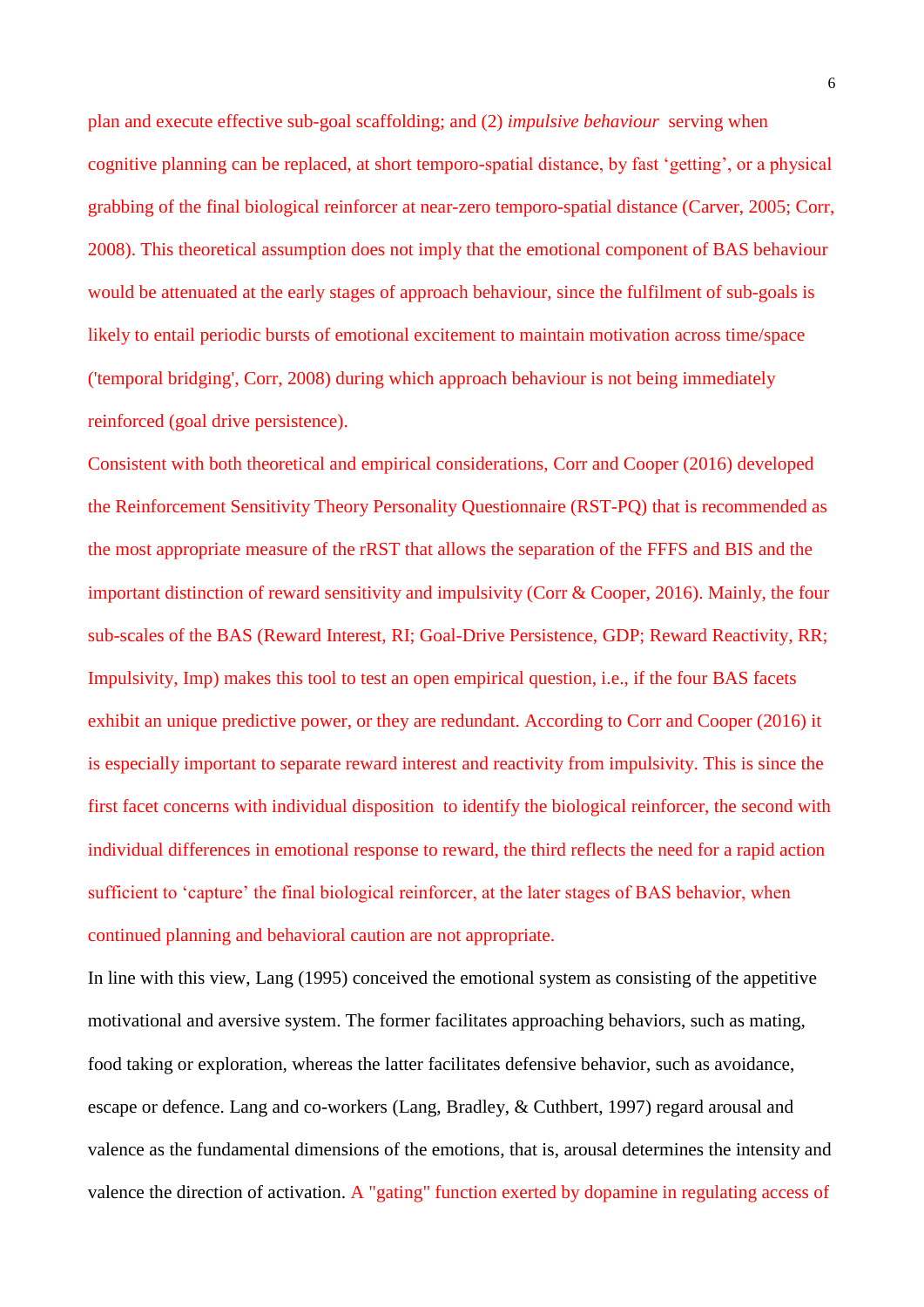context representations into active memory in prefrontal cortex (a fuction which is impaired in schizophrenia) has been proposed by [Braver and Cohen \(2000\).](#page-28-11) More recently, Berridge (2007, 2012) has examined three competing dopamine hypotheses which are debated in the current literature, i.e., (*i*) dopamine mostly mediates the hedonic impact of reward ('liking'), or (*j*) mediates learned predictions of future reward ('learning'), or (*k*) motivates the pursuit of rewards by attributing incentive salience to reward-related stimuli ('wanting'). Dopamine was neither necessary nor sufficient to mediate changes in hedonic 'liking' for sensory pleasures or learning, while dopamine activation was necessary for normal 'wanting' and to enhance cue-triggered incentive salience. The incentive reward system is equivalent to the BAS and produces motivation to approach reward, but the hedonic system is the pleasure system responsible for the enjoyment experienced following the gaining of reward (see [Corr, DeYoung, & McNaughton, 2013;](#page-29-10) [Corr &](#page-29-4)  [McNaughton, 2012\)](#page-29-4).

 Personality research on A/R has been centered almost exclusively on individual differences in extraversion-related constructs as such as sensation-seeking and impulsivity, while the relation between cortical A/R and approach components of behavior, as defined in the RST, to date, has been neglected. It is important to establish these relations because RST has largely superseded Eysenck's arousal theory of personality, and incorporated Zuckerman's sensations seeking factor under BAS Impuslsivity. The RST-PQ allows the separation of RI, GDP, RR, and Imp sub-factors of the BAS making feasible to test an open empirical question, i.e., whether the four sub-scales show unique predictive power, or are they redundant. According to [Corr \(2016\)](#page-29-6) it is especially important to separate reward interest and reactivity (which themselves are different) from impulsivity, which serves a different function in the causal cascade from appetitive exploration to final capture of the desired object. We think that the A/R of the ERPs together with the emotional modulation of these responses is a good tool to test this separation conceptualized in the rRST theory ( [Corr, 2008;](#page-29-8) [Corr, et al., 2013;](#page-29-10) [Corr & McNaughton, 2012\)](#page-29-4). Validation of this theory may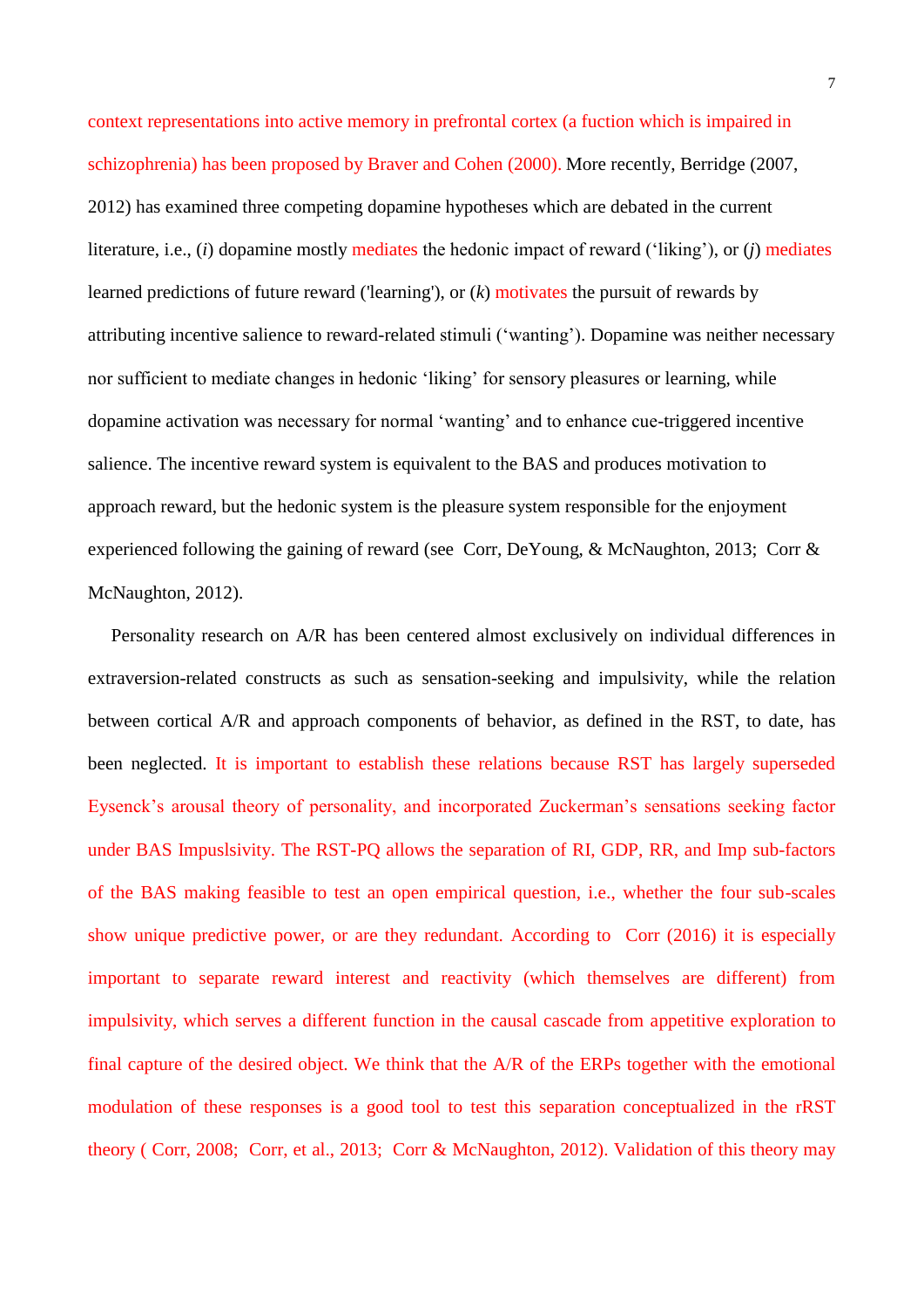be especially informative of the relationship between dimensional nature of the BAS and clinical disorders [\(Alloy, et al., 2012;](#page-27-0) [Carver, 2004\)](#page-28-12).

Thus, the aim of the present study was to test specific revised RST-derived predictions ( [Corr, 2008;](#page-29-8) [Corr, et al., 2013\)](#page-29-10) regarding the interaction between BAS trait and positive and negative emotion, and how this interaction influences the A/R of the ERPs. We used a visual cue indicating, 2 sec in advance, whether participants would see an emotional positive, negative or neutral picture. The visual cue was used since we assumed that the anticipation of emotional valence of the incoming picture should reduce the influence of novelty or orienting-response on auditory ERPs. First, considering that that RST-PQ BAS subscales are correlated with Extraversion measure of the Eysenck Personality Questionnaire-Revised [\(Corr & Cooper, 2016\)](#page-29-9), we expected that highly approach-oriented (i.e., high GDP, RI, and RR) individuals should be augmenters of N1 and P2 waves of the ERPs in response to increased levels of auditory stimulus intensity. Second, we expected an enhanced augmenting tendency in higher BAS individuals when positive pictures were presented because positive stimuli might open the gating mechanism. Findings corroborating this view have been recently reported on startle response [\(Aluja, Blanch, Blanco, & Balada, 2015\)](#page-27-1). We did not expect significant ERP differences between high and low RST-PQ Impulsivity individuals given that, as theory and research have shown, impulsivity stands apart from the other BAS factors [\(](#page-29-6) [Corr, 2016;](#page-29-6) [Dawe, Gullo, & Loxton, 2004;](#page-29-11) [Quilty & Oakman, 2004;](#page-31-4) [Smillie, Jackson, & Dalgleish,](#page-31-5)  [2006;](#page-31-5) [Smillie, Pickering, & Jackson, 2006\)](#page-32-9).

Further aim of this study was to test, in terms of augmenting/reducing of auditory ERPs, if the four BAS facets exhibit a unique predictive power, or they are redundant, especially for the important distinction between reward interest and reactivity versus impulsivity.

Low Resolution Electrical Tomography (LORETA) is a valid tool to identify multiple dipole locations for the N1 and P2 component of the ERPs [\(Christoph Mulert, et al., 2005;](#page-31-6) [C Mulert,](#page-31-7)  [Juckel, Augustin, & Hegerl, 2002;](#page-31-7) [R. D. Pascual-Marqui, Esslen, Kochi, & Lehmann, 2002\)](#page-31-8). Thus, a secondary aim of the present study was to parallel ERP wave analysis, which should identify ERP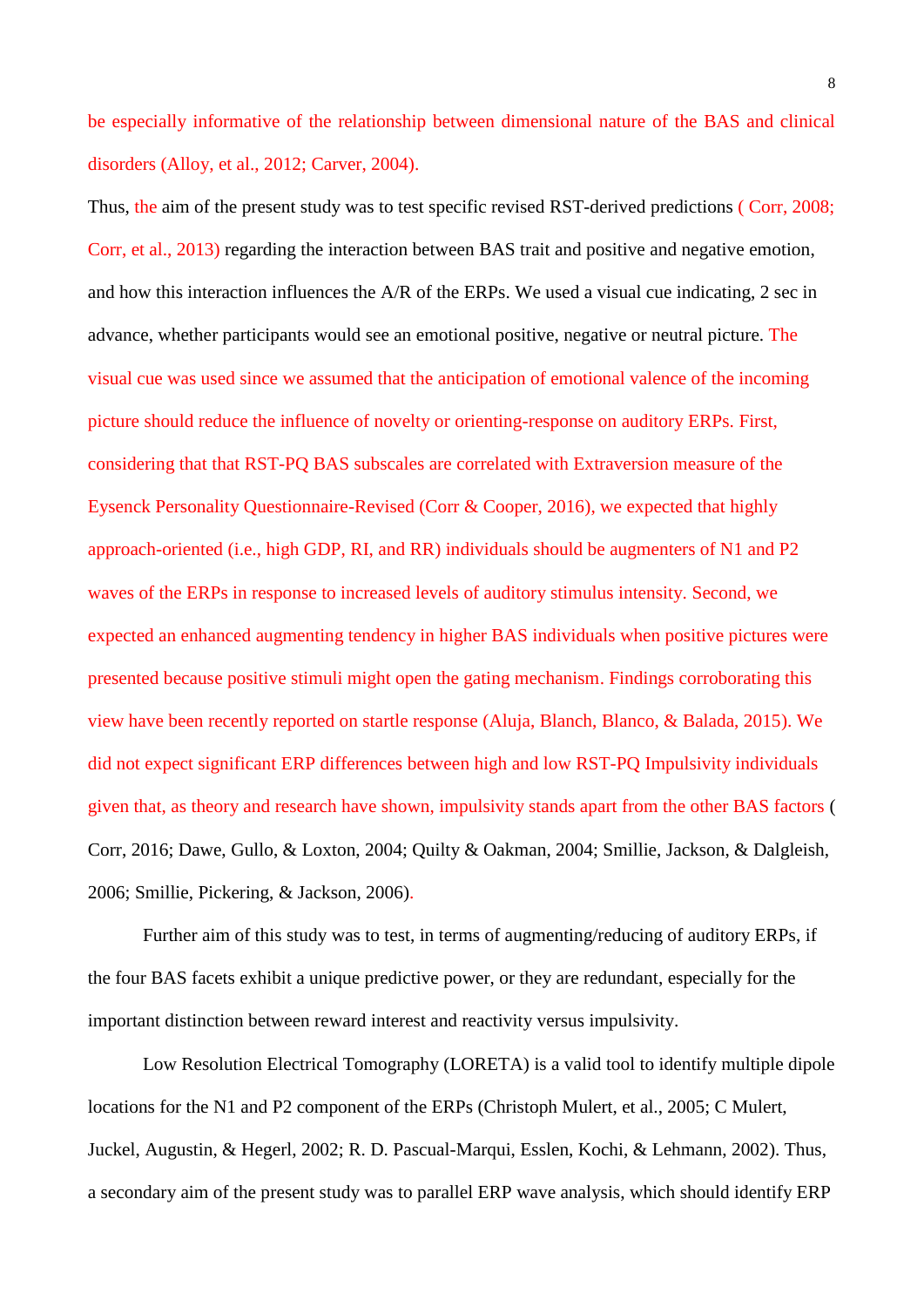waves sensitive to individual differences in BAS facets, with LORETA source localizations. In this way we can integrate auditory ERP waves with their cortical sources sensitive to individual differences in BAS components.

# **2. Methods**

#### *2.1. Participants*

Forty right-handed healthy women students voluntarily participated in the study (19–33 years; mean  $age = 24.8$ ,  $SD = 3.0$ ). Since gender differences have been observed in augmenting/reducing of the ERPs [\(Bruneau, Barthelemy, Jouve, & Lelord, 1986\)](#page-28-13) the sample was restricted to women to avoid possible gender differences as a confounding factor. Were excluded participants reporting any lifetime history of hearing problems, treatments of significant psychiatric or neurologic disease, head trauma or loss of consciousness, substance dependence or strong use of amphetamine, cocaine, caffeine or nicotine consuption. Participants who were in a menstrual period were invited for the EEG recordings between the 5th and 11th day after the onset of menses. This was done to avoid a possible effect of the menstrual cycle on auditory ERPs [\(Walpurger, Pietrowsky, Kirschbaum, &](#page-32-10)  [Wolf, 2004\)](#page-32-10). Each participant was informed about the nature of the study upon arrival in the laboratory. Hand preference was measured with the Italian version of the Edinburgh Handedness Inventory [\(Salmaso & Longoni, 1985\)](#page-31-9). Participants were asked to refrain from smoking or drinking coffee for at least three hours before the EEG recording. They gave informed consent prior to their inclusion in the study.

The research was conducted according to the ethical standards of the American Psychological Association (APA). Approval of this study was obtained from the Ethics Committee of the Department of Psychology, La Sapienza University of Rome, Italy (2014). Participants were seen individually in the laboratory and, upon arrival, were informed about the nature of the study. All of them gave their written informed consent for participation in the study.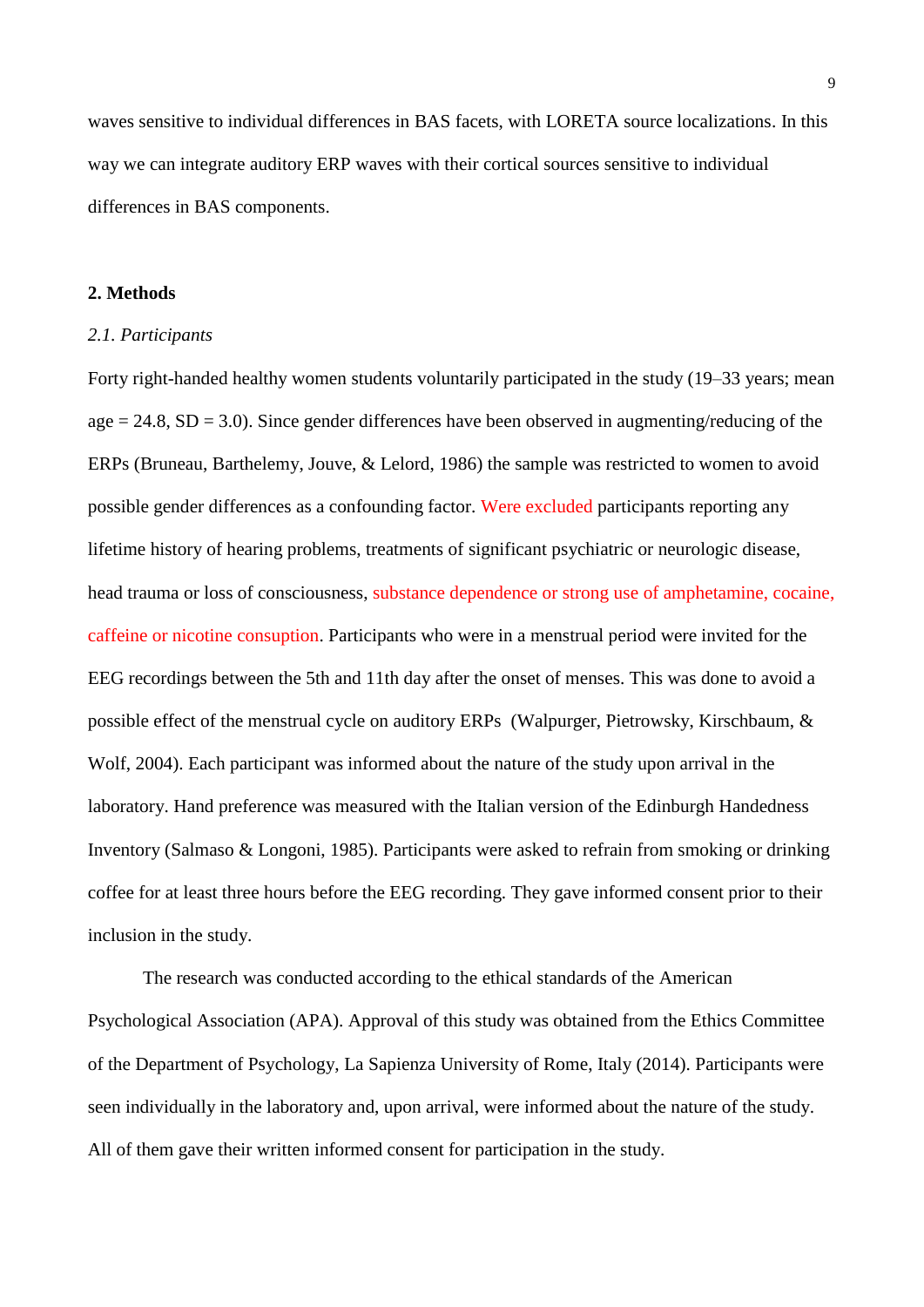The relation of BIS and FFFS with AIF of N1/P2 complex during emotional visual stimulation have been submitted elsewhere [\(V. De Pascalis, Fracasso, & Corr, 2016\)](#page-29-12).

# *2.2. Questionnaires*

We used in the present study a recently developed questionnaire measuring personality traits derived from the revised Reinforcement Sensitivity Theory Personality Questionnaire [\(RST-PQ;](#page-29-9)  [Corr & Cooper, 2016\)](#page-29-9).

The version of the RST-PQ used in this study consisted 71 statements, measuring three major systems: *Fight/Flight/Fear System* (FFFS); *Behavioral Inhibition System* (BIS); and four *Behavioral Approach System* (T-BAS) factors which are considered in this study: Reward Interest (RI; e.g., "I am always finding new and interesting things to do"); Goal-Drive Persistence (GDP; e.g., "I put in a big effort to accomplish important goals in my life"); Reward Reactivity (RR; e.g., "I get very excited when I get what I want"); and Impulsivity (Imp; e.g., "I find myself doing things on the spur of the moment"). In the present research Cronbach's α values for Reward Interest, Goal-Drive Persistence, Reward Reactivity and Impulsivity were respectively 0.73, 0.88, 0.77, and 0.72. A total BAS (T-BAS) measure can be obtained as the sum of the four BAS facet measures ( $\alpha$  = 0.88).

State anxiety was also measured using the State Anxiety Inventory (STAI-Y1; [Spielberger,](#page-32-11)  [Gorsuch, Lushene, Vagg, & Jacobs, 1988.\)](#page-32-11); participants rated 20-items on a scale from  $1 = not$  at all, to 4 = very much so, indicating how they felt at that moment. The STAI-Y1 has been shown to have adequate internal consistency [\(see e.g., Metzger, 1976\)](#page-30-14).

# *2.3. Emotional pictures*

Emotional visual stimuli were selected from the International Affective Picture System (IAPS; [\(Lang, Bradley, & Cuthbert, 2008\)](#page-30-15). In a pilot study, an independent sample of 30 women (22-36 age range,  $M = 24.6$ ,  $SD = 2.6$  yrs) students rated each image on valence and arousal to verify the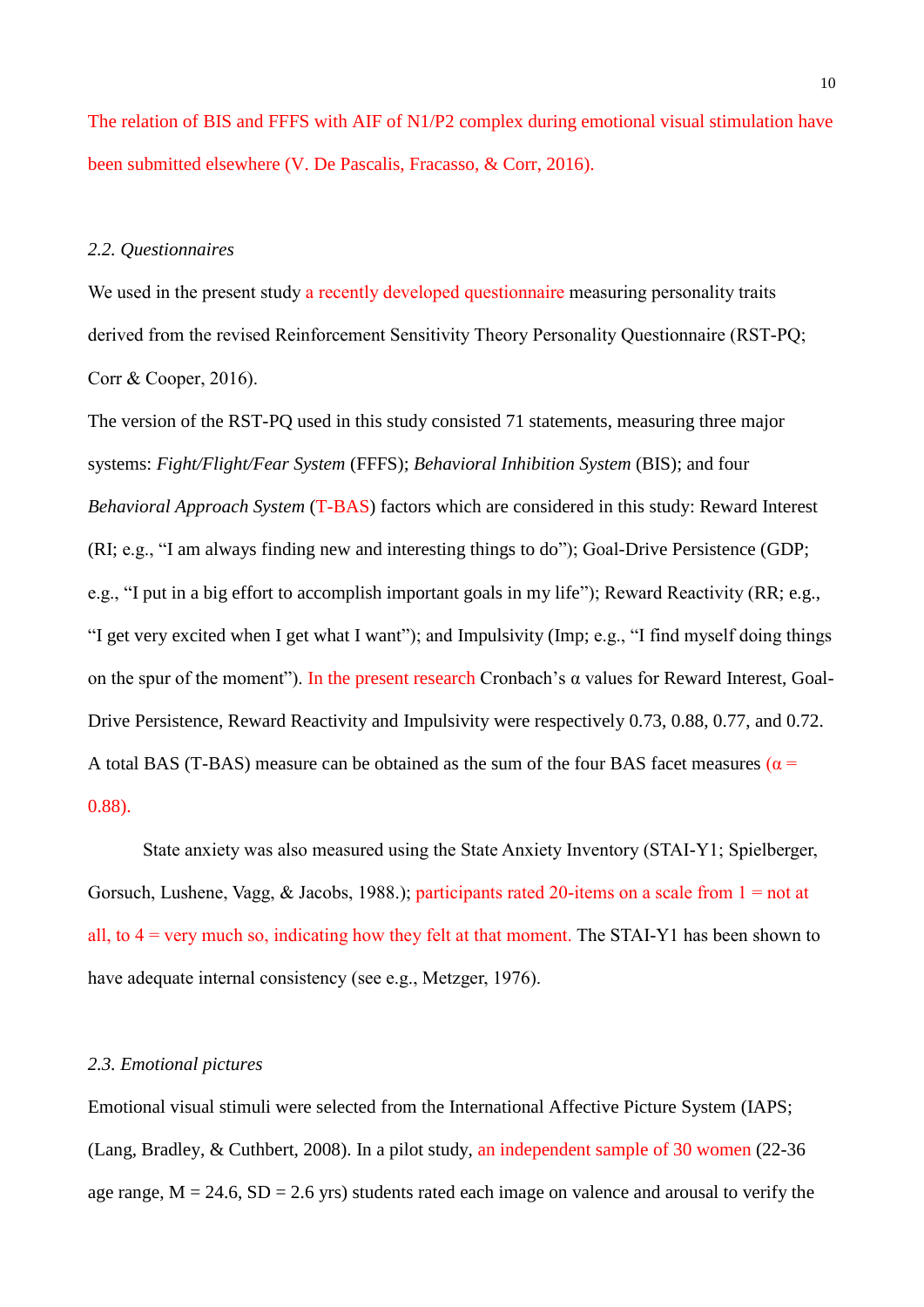initial selection. The ratings for positive, negative and neutral valence were obtained using a 9-point Likert Scale, ranging from 1 to 9 that varies from negative to positive with a neutral point (five). A similar scale was used to rate arousal levels, ranging from 1 (calm) to 9 (arousing). We selected from the IAPS all the positive pictures that had a score equal or higher than 7 in valence and 7 in arousal. We followed the same procedure for the negative images. We took the neutral images in a small interval around the 5-value for the valence (4.5 to 5.5). Since neutral images are typically rated lower in arousal relative to positive or negative images, this was quite difficult to select, from IAPS, a set of neutral images with a high arousal level such as that of emotional images. To remedy this problem, we selected from the IAPS 28 neutral pictures with the highest score on arousal, but we had to add 18 neutral, potentially highly arousing (but rated as emotionally neutral, i.e. emotional valence rating ranged from 4.5 to 5.5) surreal pictures, downloaded from the World Wide Web, as suggested in a previous study by [Mourao-Miranda, et al. \(2003\).](#page-30-16) Surreal pictures included scenes (8), objects (3), faces (2), human bodies with undistinguishable faces (2), and animals (3). The final picture set consisted of 45 positive/high-arousal images, 45 negative/high-arousal images, and 46 neutral images (see the Appendix A for the numbers of IAPS images used for each affective category). These selected images were then administered to the present experimental sample (N=39). Emotional valence and arousal of the experimental sample for positive images were  $M =$ 6.9,  $SD = 0.4$ , and  $M = 6.1$ ,  $SD = 0.8$ , respectively. For negative images valence and arousal were  $M = 2.4$ ,  $SD = 0.5$ , and  $M = 6.2$ ,  $SD = 0.8$ , respectively. However, the mean of arousal for the neutral images was inevitably not as high as we expected (valence:  $M = 5.3$ ,  $SD = 0.4$ , arousal:  $M =$ 4.2;  $SD = 0.7$ ). These ratings correspond to the ratings for women reported in the validation study by [Bradley and Lang \(2007\).](#page-28-14)

#### *2.4. Acoustic stimuli and trial format*

During the presentation of each picture, a sequence of 5 tones was binaurally delivered through headphones (Telephonics) by using STIM² (NeuroScan Inc., Herndon, USA). Each tone sequence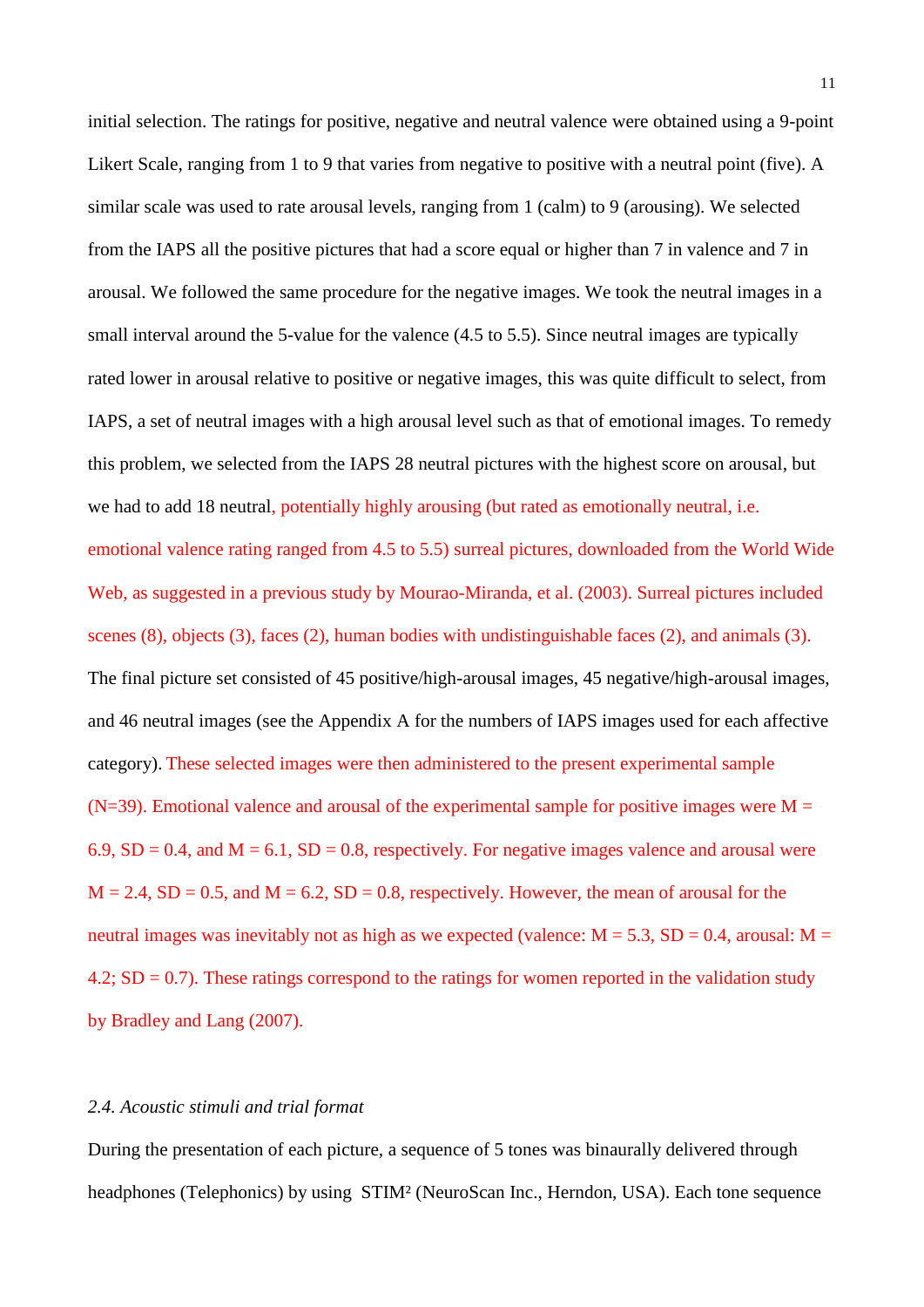consisted of a pseudo-randomized presentation of 5 tones (1000 Hz) at 5 different stimulus intensities (59, 70, 79, 88, and 96 dB-SPL). The auditory stimulus duration was of 30 ms (10 ms rise and 10 ms fall time), and interstimulus interval (ISI) varied pseudo-randomly between 1600 and 2100 ms.

Before starting the electrophysiological recording, all participants were screened for intact auditory abilities. They had to be excluded on the basis of hearing impairment at 40 dB(A) (1000 Hz). All participants passed this screening. They were comfortably seated in an armchair placed in a sound attenuated room near the recording equipment. The presentation of images and tones was done after an initial 5 min recording of resting EEG. Tones were delivered according to the A/R paradigm [\(M.](#page-28-0)  [Buchsbaum & Silverman, 1968\)](#page-28-0).

Figure 1 depicts a schematic view of the time course of a trial. All stimuli were viewed at a visual angle of 7.5° x 7.5° and were presented on a monitor with a frame rate of 75 Hz (luminance of about 200 cd/m<sup>2</sup>). Each trial began with the presentation of a fixation cue for 1500 ms, in the centre of a computer screen, of one of the following three fixation cue stimuli: a white dot circle (2 cm diameter), or an equilateral triangle (3 cm side), or a square (2 cm side). The cue indicated respectively that a positive, or negative, or neutral image would be displayed. A blank black-screen then appeared for 500 ms and an emotional image was next presented on the screen for a time period ranging, in pseudorandom order, from 8000 to 10500 ms to guarantee the presentation of 5 different intensity tones. The averaged picture presentation time was kept constant across valenced picture at about 9800 ms. Each picture presentation was followed by an intertrial interval (ITI) varying between 6 to 8 seconds (blank screen). The first tone probe occurred between 500 to 1000 ms after the onset of each image presentation. The duration of each trial was variable between 16 and 20.5 seconds.

The images were presented in pseudo-random order in 5 blocks (1-min rest between blocks). For each block 30 pictures were presented and the duration of each block was of about 10 minutes. An equal number of images from each category occurred in each block.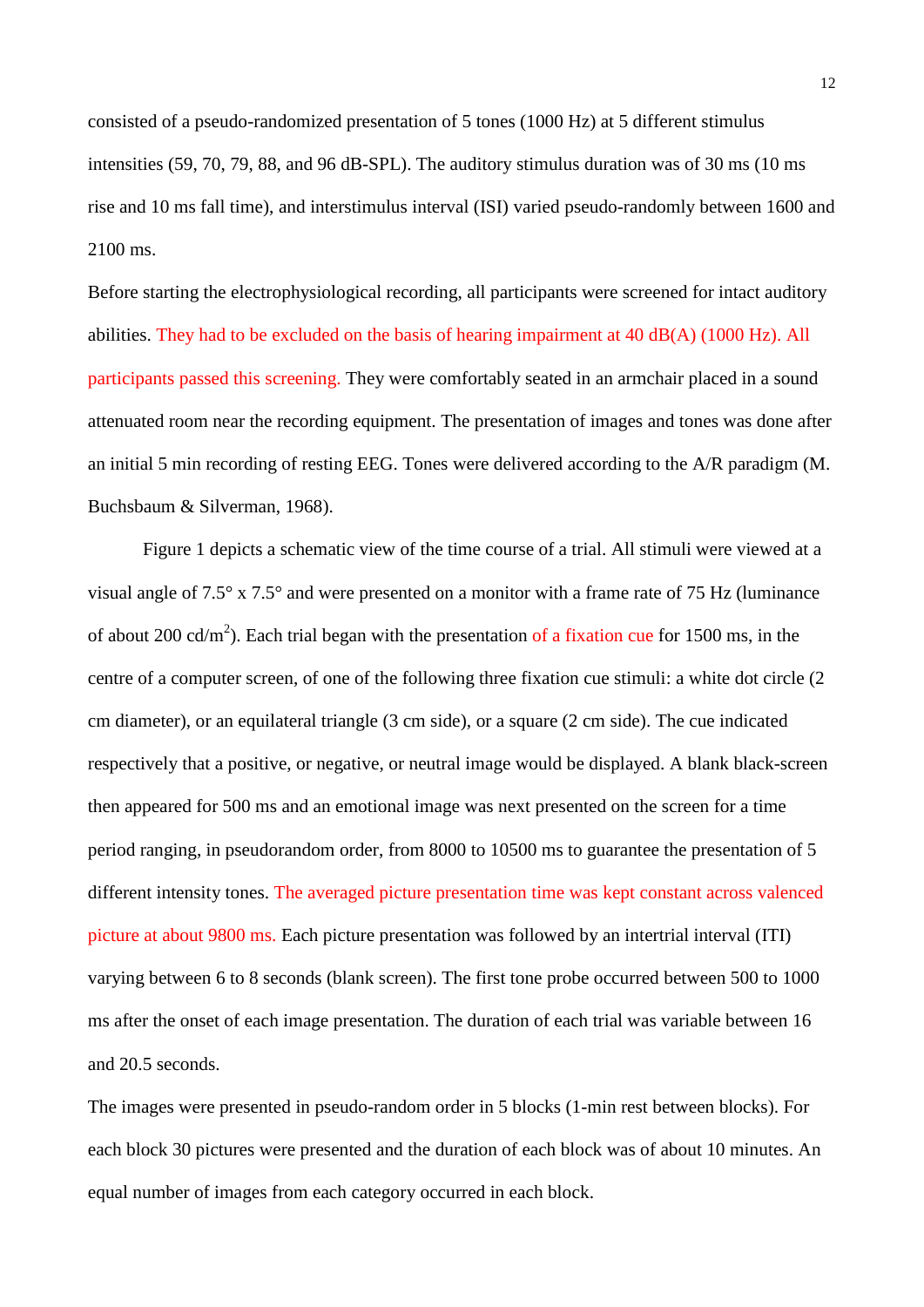[--------- Insert Fig. 1 about here --------]

# *2.5. EEG recordings and data reduction*

The EEG, and electro-ocular (EOG) activities were acquired continuously by using a 40-channel NuAmps DC amplifier system (Neuroscan Acquire 4.3) with tin electrodes located over 30 scalp sites (Fp1, Fp2, F7, F3, Fz, F4, F8, FT7, FC3, FCz, FC4, FT8, T3, C3, Cz, T4, C4, T5, CP3, CPz, CP4, T6, P3, Pz, P4, TP7, TP8, O1, Oz, O2). Linked earlobes  $[(A1 + A2)/2]$  were used as a reference electrode. Amplifiers were set at a gain of 200, sampling rate of 1000 Hz, and with signals band-limited from 0.1 to 30 Hz (slope 48 dB/octave) with a 50 Hz notch filter. Electrode impedance was kept below 5 kΩ. The ground electrode was positioned 10 mm anteriorly to Fz lead. The horizontal and vertical EOG was monitored via a pair of tin electrodes placed 1 cm lateral to the outer cantus of each eye and the vertical EOG was monitored via bipolar montage using two electrodes placed above and below the centre of the left eye. The EEG was offline processed using Brain Vision Analyzer 2.1 system (Brain Product). The EEG was reconstructed into discrete, singletrial 1000-ms epochs. ERPs were time-locked to auditory tone onset, with a 150-ms pre-stimulus baseline. Trials that contained an eye blink or eye movement artifacts (EOG > 75 µV) were rejected and discarded from analysis. Ocular artifacts were corrected using the procedure of Gratton and colleagues [\(Gratton, Coles, & Donchin, 1983\)](#page-29-13). To ensure an acceptable signal-to-noise ratio in the averaged ERP waveforms, only subject data including no less than 50 artifact-free epochs per condition were included. Based on this criterion, from the initial 40, only 39 participants were included in the analysis.

The EEG was averaged for each stimulus intensity and affective condition, and then baseline corrected. There were no differences between affective conditions in the number of rejected trials. Finally, the N1 and P2 waves of the auditory ERPs were extracted. Peak amplitudes were determined for the P1 as the most positive peak ( $M = 1.9$ ,  $SD = 0.8 \mu V$ ) within the period of 30–80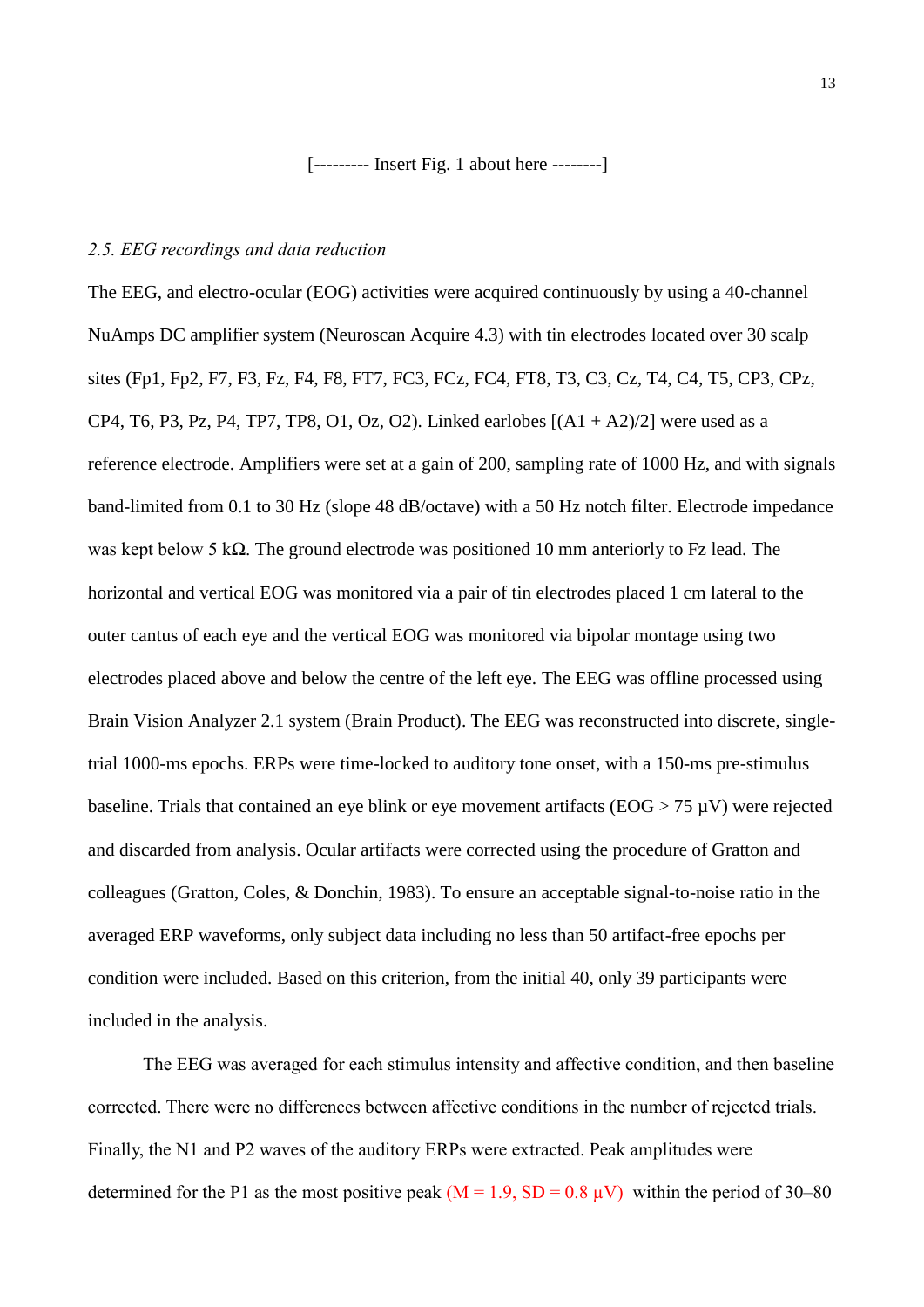ms (M=65.8, SD=5.2 ms), for the N1 as the most negative peak ( $M = -8.2$ , SD = 3.1  $\mu$ V) within 80–140 ms (M=126.9, SD=9.9 ms), and for P2 as the most positive peak (M = 8.9, SD = 3.1  $\mu$ V) within 140–250 ms ( $M = 211.4$ ,  $SD = 11.5$  ms). Additional peak-to-peak values were calculated for P1/N1 ( $M = 10.3$ ,  $SD = 3.1 \mu V$ ) and N1/P2 ( $M = 18.0$ ,  $SD = 5.9 \mu V$ ) complexes.

#### *2.6. Cortical sources analysis of the N1 and P2 waves*

ERP responses were further analyzed using the last version of LORETA software provided by the KEY Institute for Brain-Mind Research (University Hospital of Psychiatry, Zurich, Switzerland; http://www.uzh.ch/keyinst/NewLORETA/LORETA01.htm, version 25-04-2015). LORETA analysis has been successfully used to locate the spatial source of significant ERP components [\(Decety, Yang, & Cheng, 2010;](#page-29-14) [Nir, et al., 2008;](#page-31-10) [Schneider, Vogt, Frysch, Guardiera, & Struder,](#page-31-11)  [2009;](#page-31-11) [Yang, Perfetti, & Liu, 2010\)](#page-32-12) and of conventional EEG recordings [\(Fuchs, Kastner, Wagner,](#page-29-15)  [Hawes, & Ebersole, 2002;](#page-29-15) [Jurcak, Tsuzuki, & Dan, 2007;](#page-30-17) [Roberto Domingo Pascual-Marqui, 2002;](#page-31-12) [R. D. Pascual-Marqui, et al., 2002\)](#page-31-8). LORETA provides an algorithm to solve the inverse problem of EEG by assuming that neighboring grid points are more likely to be synchronized than grid points that are far from each other and to find the best solution that is consistent with the scalp distribution [\(Roberto D Pascual-Marqui, Michel, & Lehmann, 1994\)](#page-31-13). Recent LORETA software version performs source localization in 6239 cortical gray matter voxels sized 5 mm<sup>3</sup> rather than 7 mm<sup>3</sup> offered by the previous LORETA version, and localization inference is based on standardized values of the current density estimates [\(Wagner, Fuchs, & Kastner, 2004\)](#page-32-13). The solution space of LORETA is restricted to cortical and some hippocampal and amygdala gray matter defined via a reference brain from the Brain Imaging Center at the Montreal Neurological Institute (MNI; [\(Collins, Neelin, Peters, & Evans, 1994;](#page-28-15) [Mazziotta, et al., 2001\)](#page-30-18). The LORETA implementation incorporates a 3-D shell spherical head model registered to a recognized anatomical brain atlas [\(Talairach & Tournoux, 1988\)](#page-32-14). Individual 3-D electrodes are positioned by the Talairach coordinate system according to the spatial association between anatomical brain landmarks and scalp positions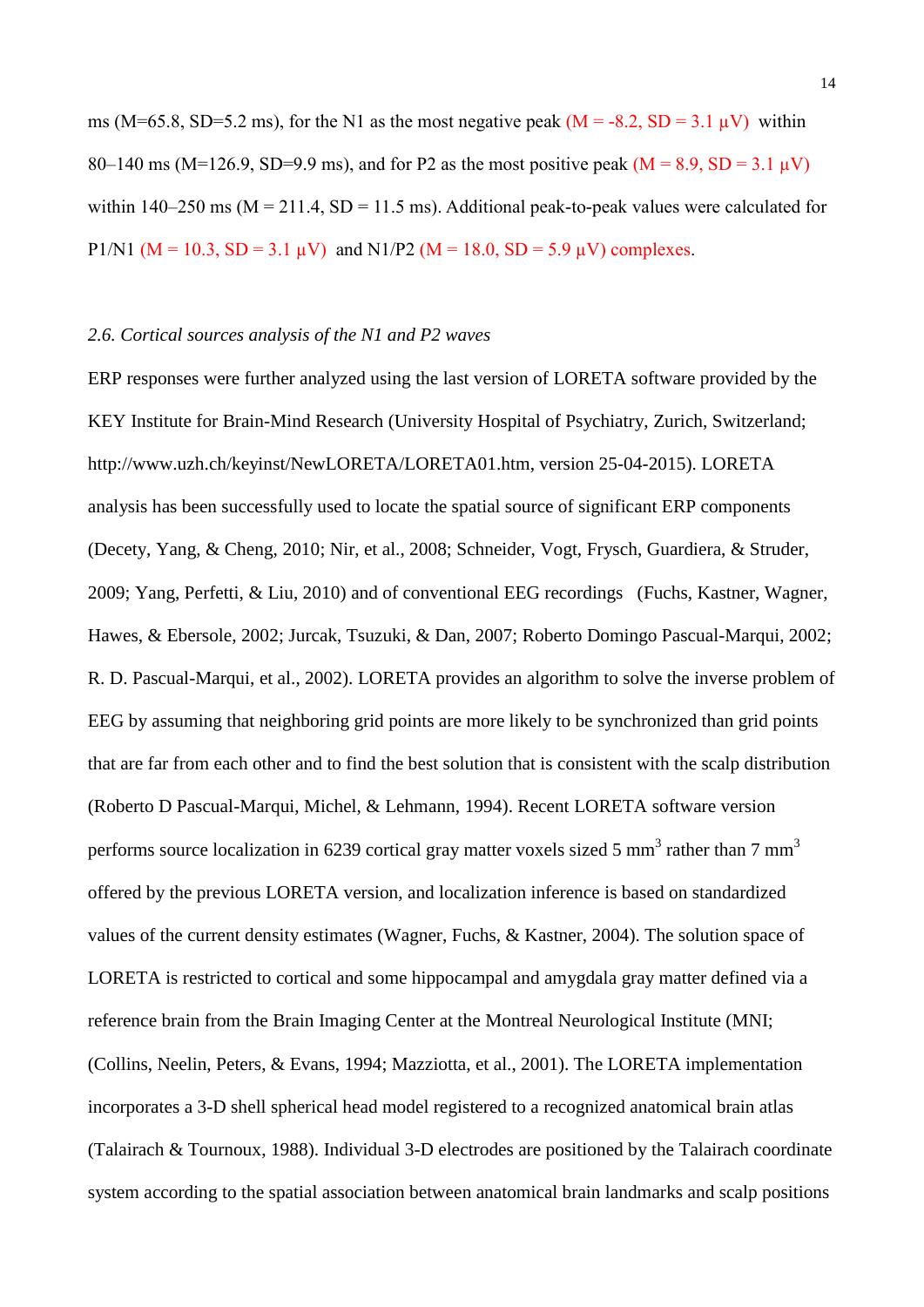[\(Towle, et al., 1993\)](#page-32-15). sLORETA enables the computation of statistical maps from ERP components data that indicate the locations of the underlying source processes with low error [\(Roberto Domingo](#page-31-12)  [Pascual-Marqui, 2002\)](#page-31-12) and does not require a priori hypotheses regarding field distribution of active sources. In the present experiment the coordinates of the 30 electrode positions were applied to a probabilistic anatomical template of the Talairach Atlas (McConnell Brain Imaging Centre, Montréal Neurological Institute, McGill University). These Talairach coordinates were used to compute the LORETA transformation matrix and then to transform ERPs of each subject into sLORETA forms. This resulted in the corresponding 3D cortical distribution of the electrical neuronal generators for each subject. For source reconstruction, subtractions of ERP traces between high and low personality traits were assessed, for the N1 and P2 waves, respectively within time intervals of 100–140 ms and 200–225 ms. Statistical significance was assessed using a nonparametric randomization test [\(Nichols & Holmes, 2002\)](#page-31-14). To correct for multiple comparisons, a nonparametric single-threshold test was assessed defining a critical threshold (t-critical). Voxels with statistic values exceeding this threshold have their null hypothesis rejected. The omnibus hypothesis (that all the voxel hypotheses are true) is rejected if a voxel value exceeds the critical threshold for p < .05 defined by 5000 randomizations. Voxel-by-voxel t-values in Talairach space are displayed as statistical parametric maps (SPMs). Because t-tests assume Gaussian distributions of pixel activation, a log transform of the value of each LORETA pixel was carried out to produce more Gaussian-like distributions for each ERP component under examination. The second assumption of SPM, smoothness across neighboring pixels, is satisfied directly by the LORETA output. The t-test threshold was set to  $p < 0.05$  and cluster size was set to  $\geq 3$  pixels, as is common in neuroimaging studies. sLORETA maps of high vs low personality levels were compared using a t test for independent samples with the aforementioned nonparametric permutation test. It is important to note that this localization is not a complete listing of all significantly different cortical areas, but a listing of the local maxima of these differences. Although simulations have shown that LORETA localization performed better than some other localization methods, LORETA, as with all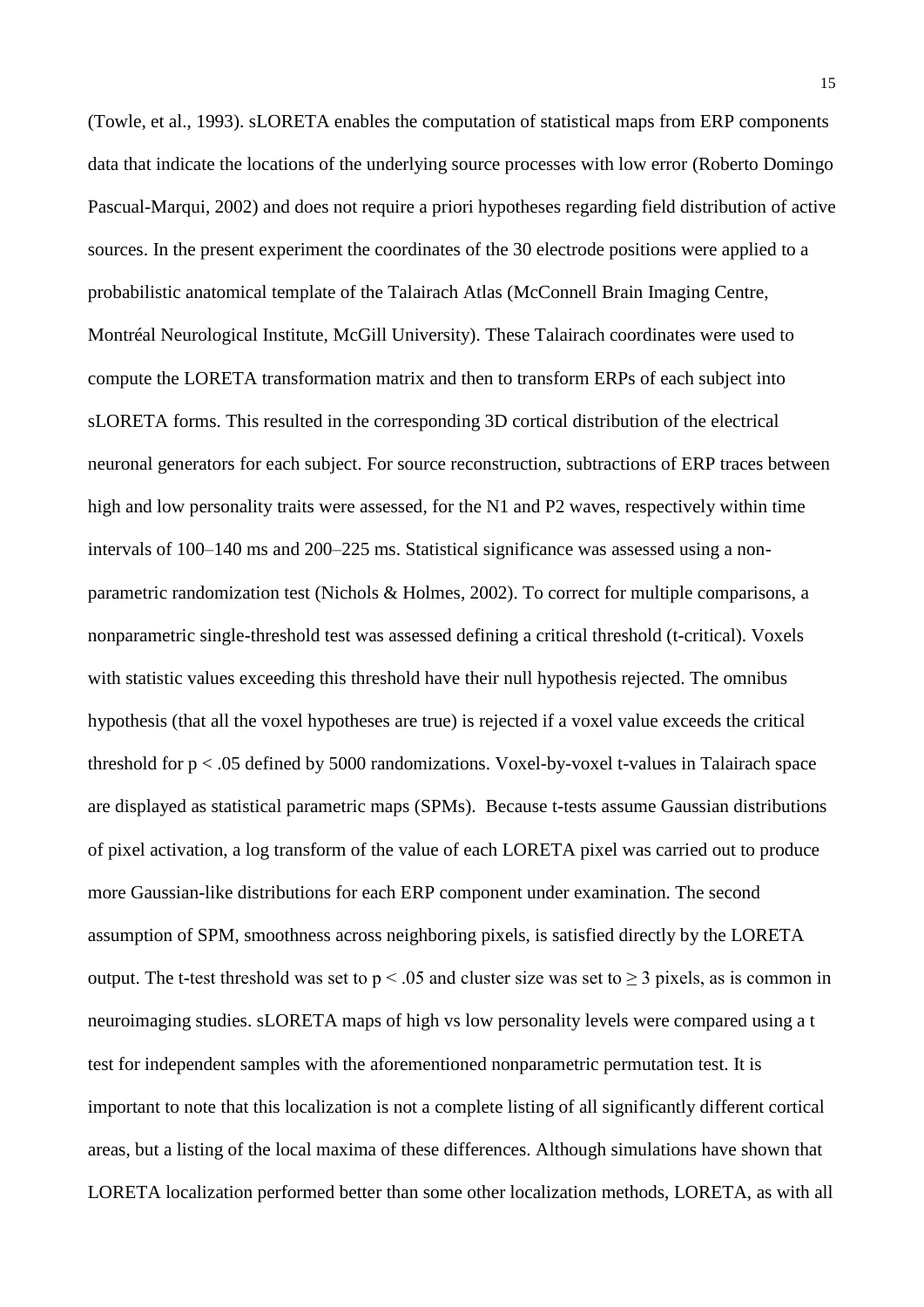ERP localization algorithms, has accuracy limitations [\(Roberto Domingo Pascual-Marqui, 1999\)](#page-31-15). Consequently, the significant brain regional differences reported in the present study between high and low levels of personality traits were examined only when N1/P2 differences between those traits were seen statistically significant.

# *2.7. Statistical Analyses*

We performed zero-order correlations to evaluate the relation of the P1/N1, N1/P2 amplitude and slope measures with T-BAS and its four components (RI, GDP, RR, Imp). The bias-corrected bootstrap method was used to assess the significance of these correlations, which is effective in controlling for type 1 errors associated with multiple comparisons (Efron & [Efron, 1982\)](#page-29-16). This bootstrap analysis was performed in two steps. In the first step, 5000 new samples were generated by random re-sampling with replacements from the available data under the condition that each of the 5000 samples had the same size as the original sample. Critical values for the upper and lower 95% bias-corrected confidence limits for all the zero-order correlation coefficients were then estimated. All coefficients with an associated confidence interval that did not include zero were considered statistically significant ( $p < .05$ , two tailed).

To test for differences in self-report emotional valence an analysis of variance (ANOVA) was performed with Valence (positive, negative, neutral) as within-subject factors. A similar ANOVA was used for Arousal levels. Additional analyses of covariance were computed to determine the influence of individual differences, separately, with T-BAS, RI, GDP, RR, Imp, as covariate factors.

In line with original reports (e.g., [Beauducel, et al., 2000;](#page-28-2) [Burkhard Brocke, et al., 2000;](#page-28-3) [Stenberg, et al., 1988\)](#page-32-3) the amplitudes of the P1, N1, P2, and peak-to-peak values for P1/N1 and N1/P2 complexes were calculated. In addition, the individual slopes of the linear regression line (least-squares technique) for the P1/N1 and N1/P2 amplitudes were calculated across the five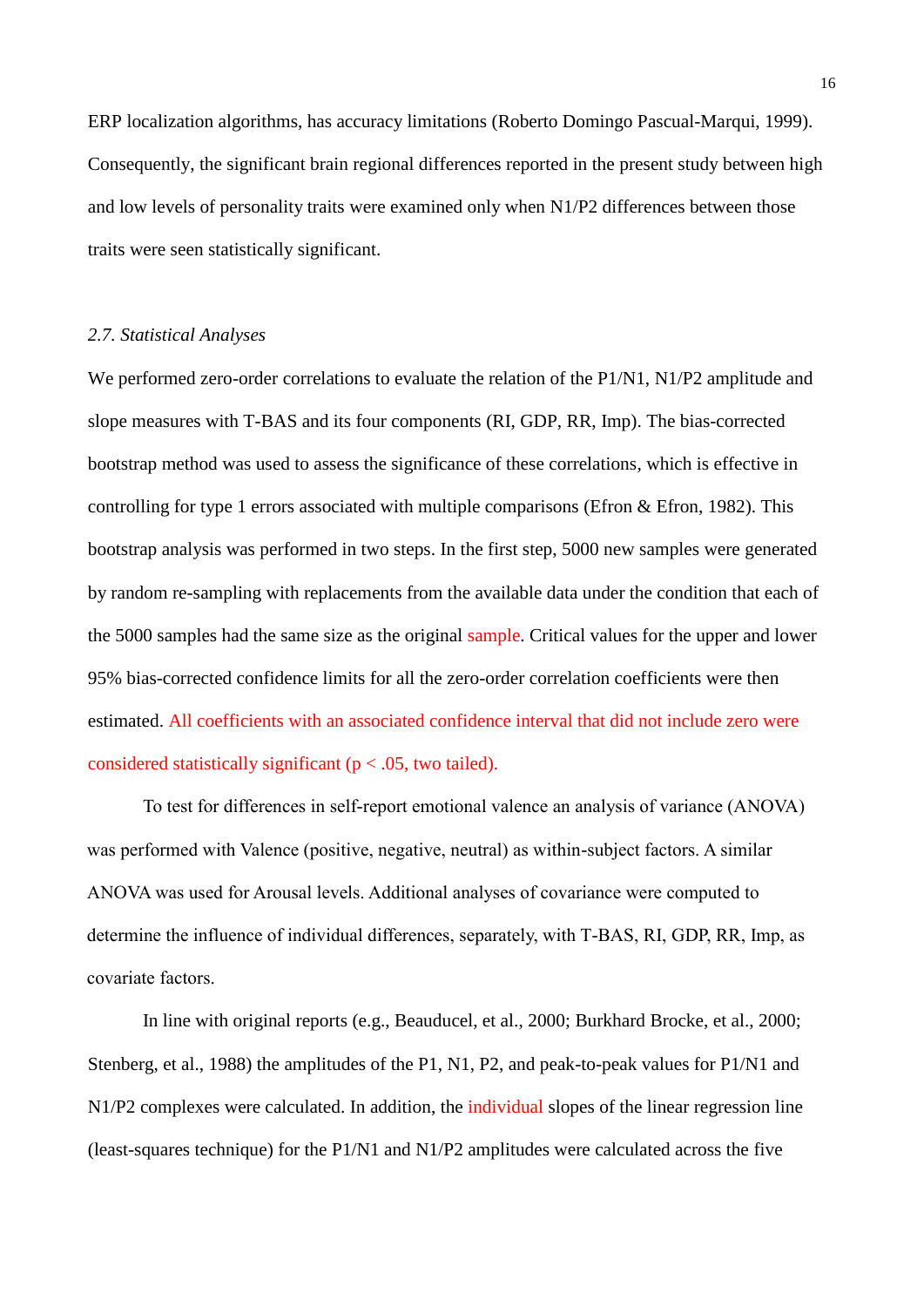stimulus intensities. All parameters were calculated for C3, Cz, and C4 scalp locations [\(Marvin](#page-32-5)  [Zuckerman, 1990\)](#page-32-5).

To examine valence effects on the P1/N1, and N1/P2 amplitude measures, separate repeated measures ANCOVAs were conducted, using a 3 Valence (positive, negative, neutral) x 3 Electrode site (C3, Cz, C4) x 5 Stimulus intensity (59, 70, 79, 88, and 96 dB-SPL) as within-subject factors with included, in four separate analyses, T-BAS, GDP, RI, and RR as a continuous covariate variable. For the P1/N1 and N1/P2 slopes, separate ANCOVAs similar to those used for the amplitude scores were conducted, with the exception that Stimulus intensity factor not present. An alpha level of 0.05 was used for all analyses. Bonferroni corrected follow-up comparisons were conducted to assess effects of picture type and electrode location. Degrees of freedom were adjusted using Huynh-Feldt adjustments when the assumption of sphericity was violated.

For significant main and interaction effects involving personality traits of interest we applied separate median splits on personality scores for graphical illustrations or to understand the direction of the effects. Subjects were considered as belonging to either group 'high' or 'low' when their scores on the personality measures were above or below the median. Personality scores falling on the median were excluded. The number of individuals falling on the median were: 3 for T-BAS  $(N=19$  high T-BAS, N=17 Low T-BAS); 7 for GDP (20 high GDP, 12 Low GDP); 5 for RI (18 high RI, 16 low RI); 2 for RR (18 high RR, 19 low RR), and 9 for Imp (14 high Imp, 14 Low Imp).

#### **3. Results**

The results will be presented in separate sections. First we will present the results on the influence of T-BAS and its sub-traits on emotional and arousal levels. Secondly, we will report findings on the influence of individual differences in T-BAS, and its sub-traits of GDP, RI, RR, and Imp on A/R of the ERPs and their emotional modulation. Last, we will present LORETA differences between BAS personality traits when ERP effects were found statistically significant.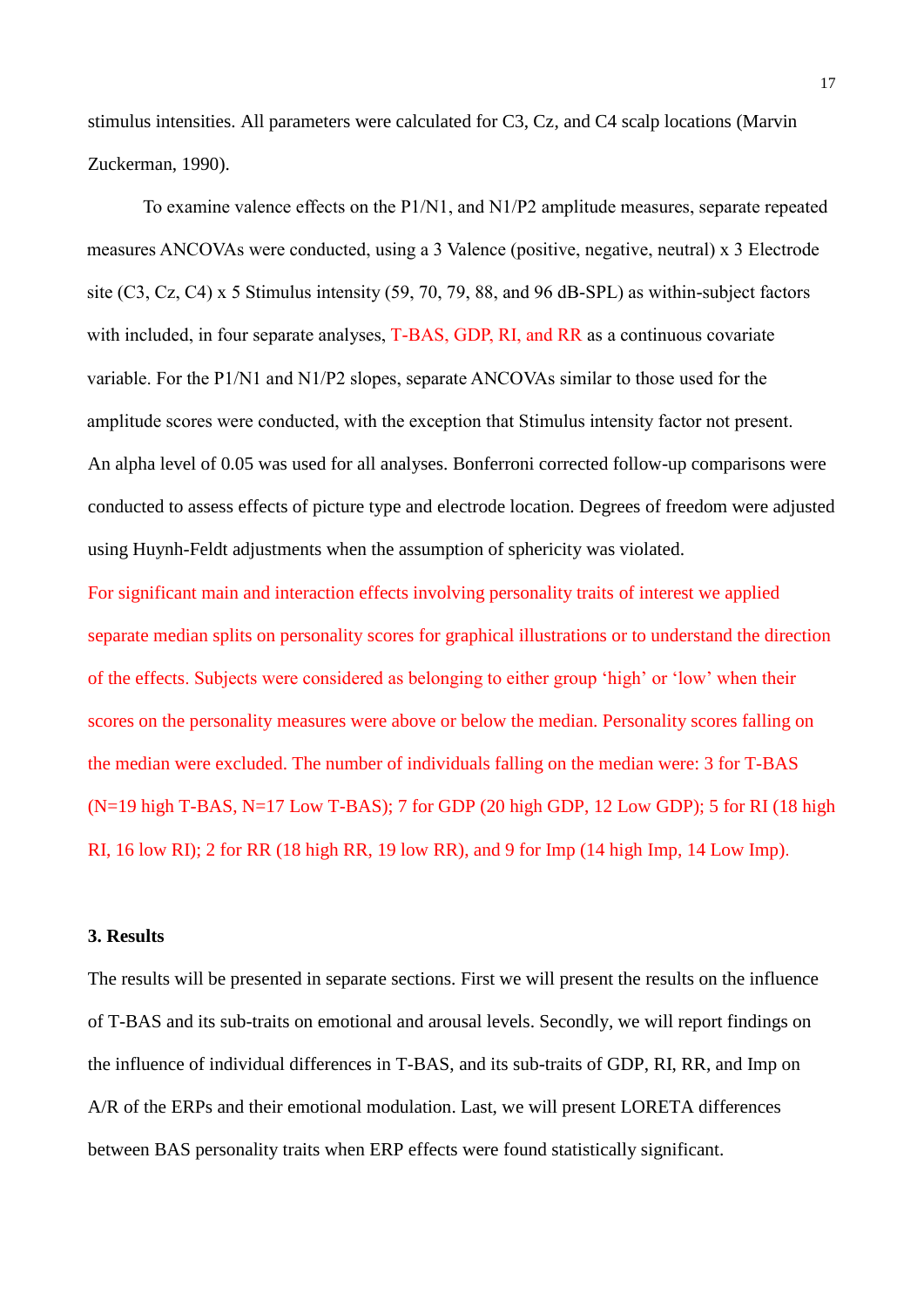### *3.1. Affective and arousal ratings*

As expected, paired t-test showed that negative images were rated as more unpleasant than positive ones (t =  $-48.81$ , p < .0001). In addition, negative and positive images were respectively rated as more unpleasant (t = -28.39,  $p < .0001$ ) and pleasant (t = 16.15,  $< .0001$ ) than neutral (Negative Images:  $M = 2.4$ ,  $SD = .5$ ; Positive Images: 6.9,  $SD = .4$ ; Neutral Images:  $M = 5.3$ ,  $SD = .4$ ).

Paired t-tests performed on the arousal ratings revealed no significant differences between negative and positive arousal ratings (Negative arousal:  $M = 6.20$ ,  $SD = .77$  vs. Positive arousal M  $= 6.12$ , *SD* = .76, t = 0.48, p = 0.64), while negative and positive arousal ratings were both higher than neutral arousal ratings ( $M = 4.21$ ,  $SD = .69$ ,  $t = 10.70$ , and  $t = 12.98$ ,  $p < .0001$ , respectively).

The correlation matrix of T-BAS and its sub-traits with valence and arousal measures showed a significant association of positive valence with GDP scores ( $r = 0.34$ ,  $p < .05$ ) and RI scores ( $r =$ 0.33,  $p < .05$ ), while all the remaining correlations were all not significant ( $p > .05$ ).

# *3.2. Personality Measures*

Descriptive statistics for personality and initial state anxiety scores are reported in Table 1. Pearson correlation coefficients among personality and state anxiety measure are reported in Table 2. Correlation data confirm the pattern of associations reported by [Corr and Cooper \(2016\)](#page-29-9) in their development and validation of the RST-PQ. As reported in previous research (e.g., [Carver & White,](#page-28-9)  [1994;](#page-28-9) [C. Corr, A., 2015\)](#page-29-17) the BIS measure proved to be independent from BAS measures (Table 2), while it was significantly associated with the FFFS measure ([Corr & McNaughton, 2012\)](#page-29-4).

[--------- Insert Tables 1 and 2 about here --------]

*3.3. Correlations of T-BAS and its sub-traits with P1/N1 and N1/P2 amplitudes*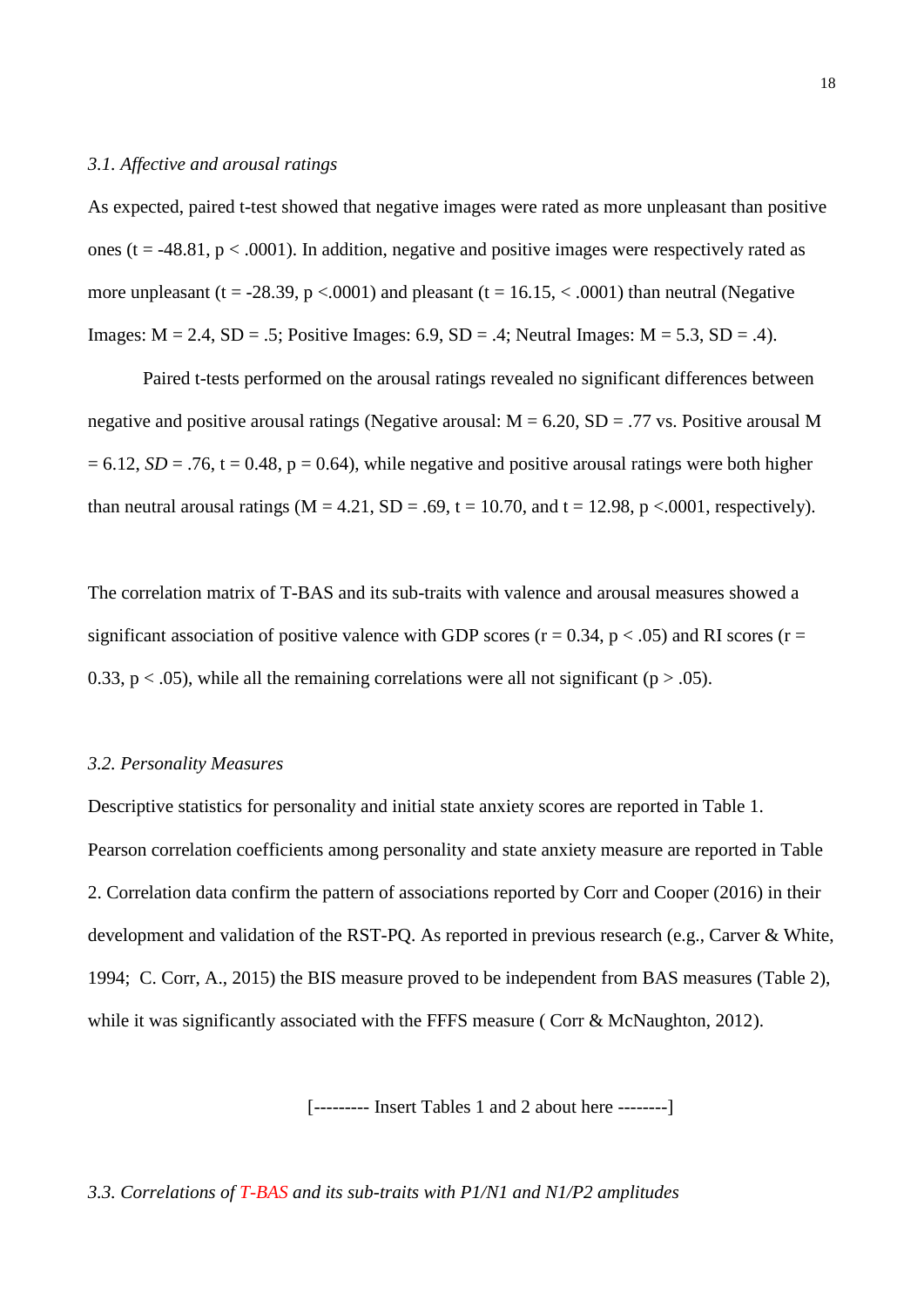The zero-order correlations between T-BAS and its facets with measures of P1/N1 amplitudes, obtained during each emotion condition for the 5 stimulus intensities, were all not significant. In contrast, some correlations between personality and N1/P2 amplitudes reached the level of significance. Mainly T-BAS and RI, and to a less extent GDP and RR facets showed to be significantly and positively associated with N1/P2 amplitudes during the presentation of negative, positive, and neutral images mainly at the highest auditory intensities of stimulation (88 and 96 dB). But, Impulsivity traits failed to show any significant relationship with N1/P2 amplitude. Correlations of interest are reported in Table 3.

[--------- Insert Table 3 about here --------]

# *3.4. Correlations of T-BAS trait and its facets with P1/N1 and N1/P2 slopes*

The correlations of P1/N1 and N1/P2 slopes (across neutral, positive, negative pictures, and an overall averaged measure) with the T-BAS traits, along with their 95% associated bootstrapped confidence intervals are reported in Table 4. The P1/N1 slope was not found significantly associated with any of the T-BAS measures. But, the N1/P2 slope was the only measure that yielded robust and positive associations with T-BAS and GDP, RI, and RR sub-traits, although there was any significant association with IMP facet. These findings are consistent with our expectations (see Tab. 4).

[--------- Insert Tab. 4 about here ---------]

*3.5. Correlations of T-BAS and its facets with N1/P2 slopes: testing the unique role of BAS* Since T-BAS, GDP, RI, and RR were found significantly associated with N1/P2 slope at C3 during neutral, negative and positive pictures (see Tab. 4), to evaluate the specific contribution of GDP, RI, and RR facet that is not captured by T-BAS we calculated the correlation of individual residual scores on GDP, RI, and RR with N1/P2 slope. Residual scores were obtained by regressing each of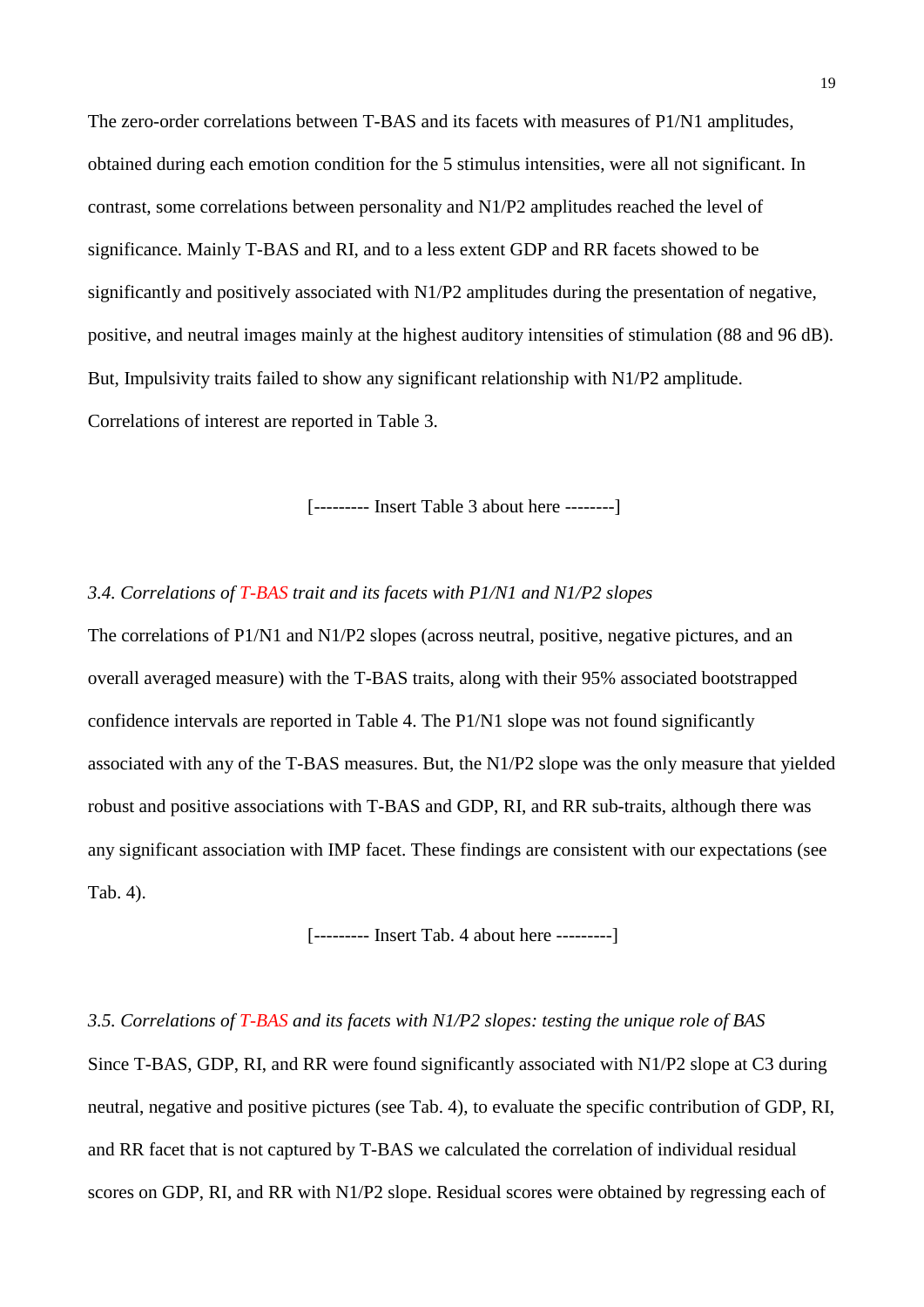GDP, RI, RR on the T-BAS scores. None of the residual association of these personality measures and N1/P2 slopes reached the significance level (Table 5). Thus, considering that the significant correlations of GDP, RI, and RR with N1/P2 slope (Table 4) had vanished after that each of these constructs were deprived of their common T-BAS component, it seems more likely that T-BAS drives these significant correlations. To test this hypothesis we reran correlation for T-BAS and N1/P2 slope measures by removing GDP, RI, and RR components, one at time from T-BAS. This was done by computing the factor score on T-BAS by subtracting the individuals' scores on GDP, RI, or RR. As Table 6 clearly shows, removing one component at a time from T-BAS did not compromise the significance of the previously observed significant relationships between T-BAS and N1/P2 slopes reported in Tab. 4. Instead, the observed high degree of overlap between the confidence interval for T-BAS and its reduced versions suggests that the change in the size of the correlation coefficients was not statistically significant in any case.

# *3.6. Individual differences in T-BAS trait and its facets on N1/P2 complex*

In this section we performed separate ANCOVAs, for T-BAS and each of its facets (GDP, RI, and RR, IMP) entered as the covariate, to examine how individual differences in these trait measures interact with the emotion modulation and A/R of the N1/P2 complex. The analysis was focused on N1/P2 amplitude and N1/P2 slope and included only the C3, Cz and C4 leads, as these sites were demonstrated as the most sensitive to A/R of the ERPs (see e.g., [\(Burkhard Brocke, et al., 2000;](#page-28-3) [Marvin Zuckerman, 1990\)](#page-32-5). Since we have shown that T-BAS drives these significant correlations between GDP, RI and RR with N1/P2 slope, we expected that ANCOVAs should disclose the same significant effects for T-BAS and its facets with the exception of IMP.

The ANCOVA performed on the N1/P2 peak amplitude revealed a significant second order interaction of T-BAS with stimulus intensity,  $F(4,148) = 4.48$ ,  $p = 0.03$ ,  $\eta_{p}^{2} = 0.06$ . Follow-up contrasts indicated that, the auditory intensity of 88 and 96 dB elicited significantly larger N1/P2 amplitudes in high T-BAS compared to low T-BAS participants ( $p < .05$ ). This effect can be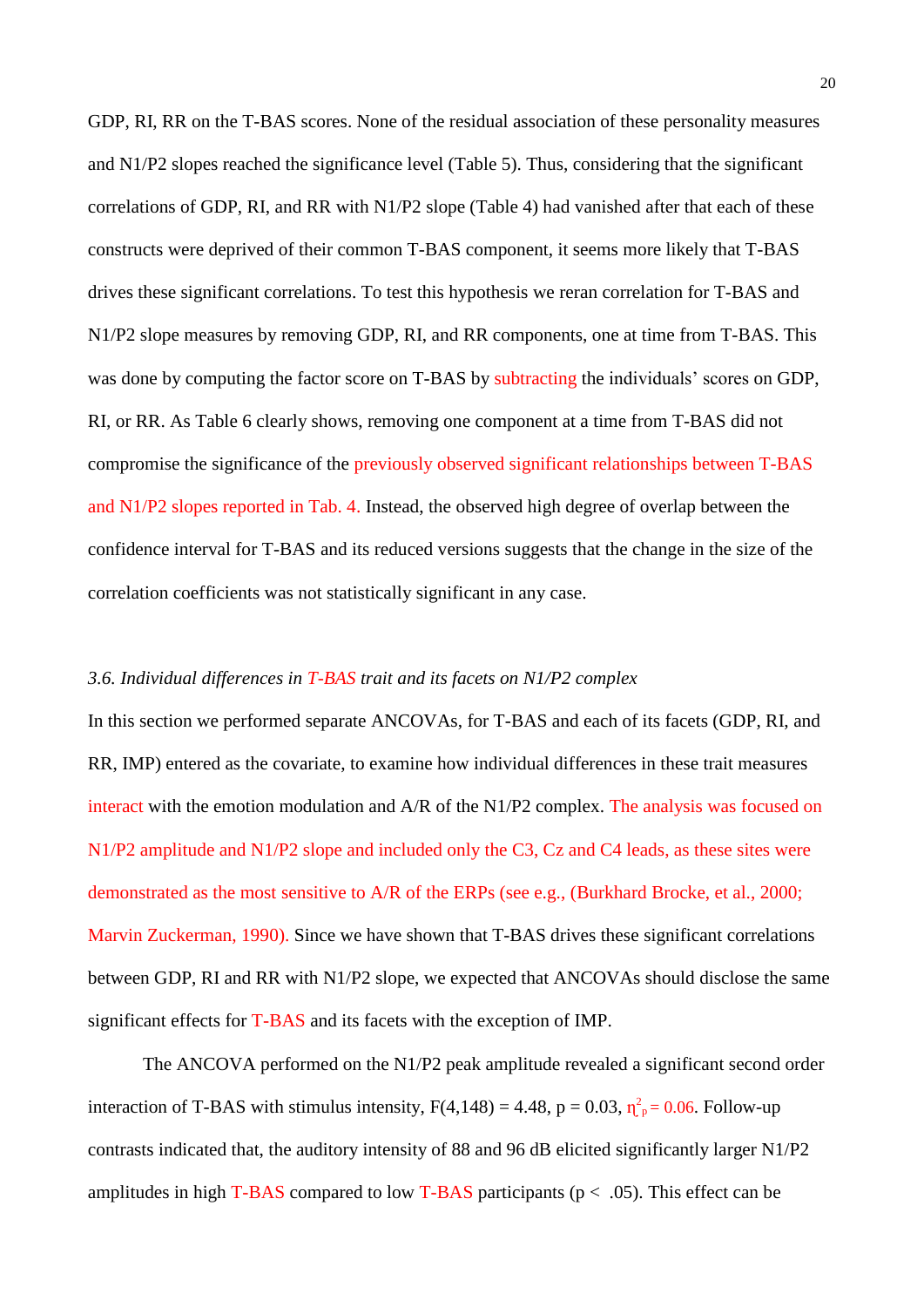clearly derived from the overlapping ERP waveforms displayed across stimulus intensity (Fig. 2a). Further, the second order interaction of Valence with T-BAS was significant,  $F(2,74) = 3.35$ , p = .041,  $\eta_{\rm p}^2$  = 0.05. The decomposition of this interaction revealed that the N1/P2 amplitude during positive pictures was higher in high T-BAS compared to low T-BAS participants (Fig. 2b).

The analysis on the N1/P2 slope scores yielded a robust main effect for T-BAS,  $F(1,37) =$ 8.04,  $p = 0.007$ ,  $\eta_{p}^2 = 0.19$ , indicating higher slopes in high T-BAS compared to low T-BAS participants (bottom right quadrant of Fig. 2).

Separate ANCOVAs on N1/P2 amplitude, using GDP, RI, and RR as a covariate, yielded similar findings to that obtained for T-BAS factor. That is, for each of these factors, we obtained a significant second order interaction of the factor with stimulus intensity (GDP:  $F(4,148) = 3.08$ , p = 0.02,  $\eta_{\text{p}}^2 = 0.013$ ; RI: F(4,148) = 5.15, p < 0.001,  $\eta_{\text{p}}^2 = 0.006$ ; RR: F(1,148) = 3.76, p = 0.006,  $\eta_{\text{p}}^2 =$ 0.007). As obtained for T-BAS, follow-up contrasts indicated that, the auditory intensity of 88 and 96 dB elicited significantly larger N1/P2 amplitudes in high GDP, RI, and RR participants as compared with low level ones ( $p < .05$ ).

Separate ANCOVAs performed on N1/P2 slope scores with GDP, RI, and RR as a covariate yielded a main effect that was similar to that obtained for T-BAS factor (GDP:  $F(1,37) = 4.64$ ,  $p = 0.038$ ,  $\eta_{\rm p}^2 = 0.11$ , RI: F(1,37) = 7.25, p = 0.0106,  $\eta_{\rm p}^2 = 0.16$ ; RR: F(1,37) = 7.74, p = 0.008,  $\eta_{\rm p}^2 = 0.17$ ). As obtained for T-BAS trait, these significant effects indicated that higher levels of these sub-traits were all associated to higher N1/P2 slopes. It is important to note that we failed to find any significant main or interaction effect involving the IMP facet ( $F < 1$ ).

[--------- Insert Fig. 2 about here --------]

#### *3.7. T- BAS and its facets using LORETA source localization*

Since higher T-BAS as well as GDP, RI, and RR facets are associated with higher N1/P2 amplitude and slope measures, to the temporal analyses we have also provided LORETA analyses on N1 and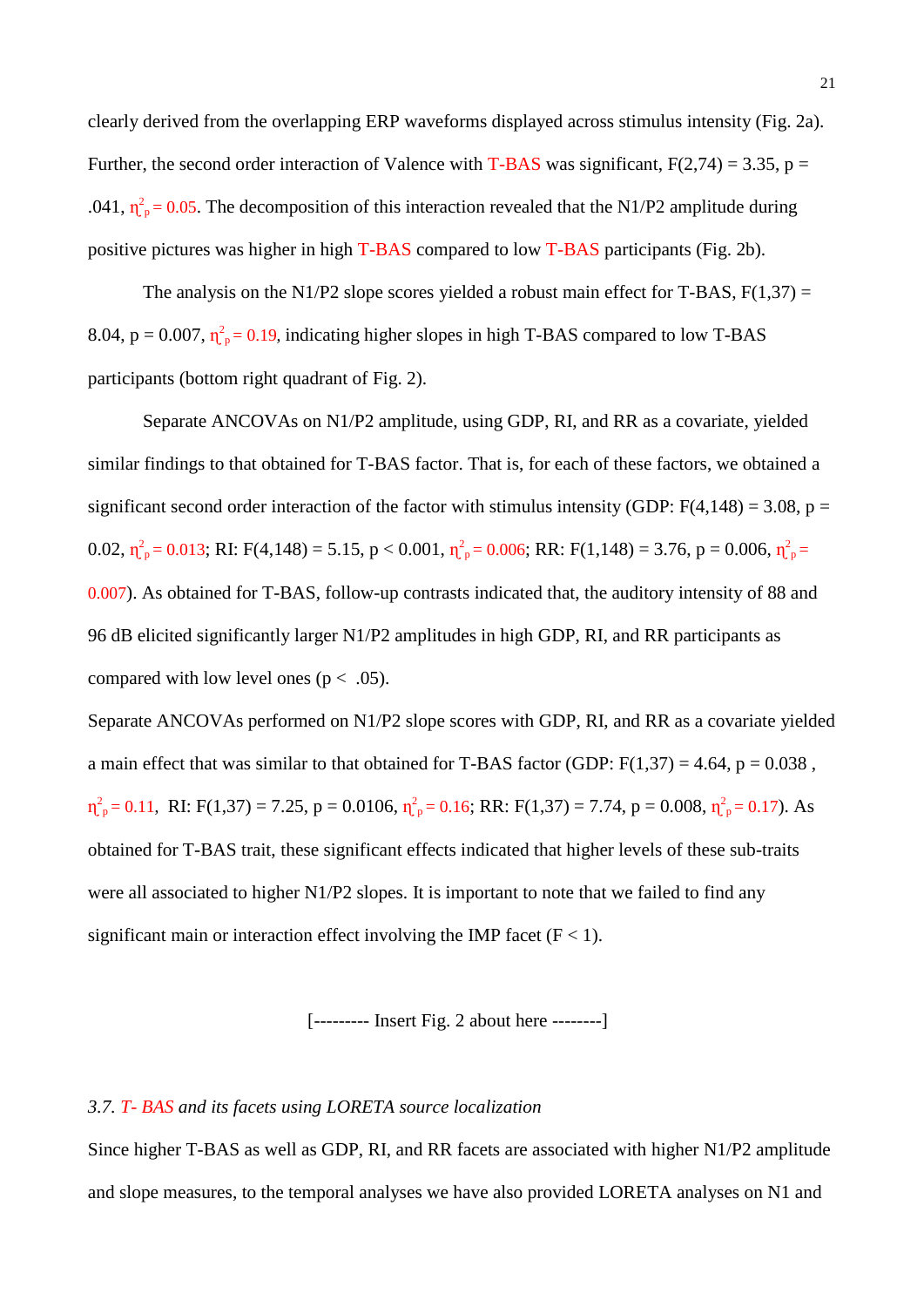P2 time windows (100–140 ms and 200–225 ms) to locate cortical sources of significant differences on current density between high vs low levels of T-BAS measure.

In terms of individual differences in T-BAS, we found that high T-BAS, compared to low T-BAS participants, had a significantly higher activity at 211 ms (i.e., a maximal positive t value in the time window of P2 wave) in the right inferior parietal lobule (IPL, BA40) and left anterior cingulate cortex (ACC, BA32). In addition, high GDP, as compared low GDP participants, at time frame of 203 ms had higher activity in the same cortical structures found for T-BAS (i.e., BA40, supramarginal gyrus; ACC, BA32). Moreover, high RI at 203 ms had higher activity at superior frontal gyrus and posterior cingulate cortex (PCC) in the left hemisphere (BA10 and BA30), while high RR had more activity in the anterior cingulate (BA24 and BA32). These regional differences are displayed in Figure 3 and Table 7.

[--------- Insert Fig. 3, and Tab. 7 about here --------]

# **4. Discussion**

The findings of this study corroborate the view that auditory A/R, as traditionally defined, is related to the temperamental traits of T-BAS and its subtraits of GDP, RI, and RR, as measured by the RST-PQ. In line with RST theory we found a positive relation of T-BAS, GDP, RI, and RR scores with N1/P2 slope, but we failed to find a significant relation for the Imp facet (see Tab. 4). However, the present study shows that impulsivity is not related to augmenting, a finding that does not support original A/R reports of larger N100 amplitudes at Cz in higher impulsive individuals [\(Barratt, et al., 1987;](#page-28-7) [Carrillo-De-La-Pena & Barratt, 1993\)](#page-28-8). Behavioral studies have consistently shown the multidimensional nature of impulsivity, and there have been numerous attempts to clarify the multifactorial dimensions of impulsivity [\(Caseras, Avila, & Torrubia, 2003;](#page-28-16) [Miller, Joseph, &](#page-30-19)  [Tudway, 2004;](#page-30-19) [Quilty & Oakman, 2004;](#page-31-4) [Reynolds, Ortengren, Richards, & de Wit, 2006;](#page-31-16) [Reynolds, Penfold, & Patak, 2008;](#page-31-17) [Whiteside & Lynam, 2003\)](#page-32-16). A valid criticism of this literature is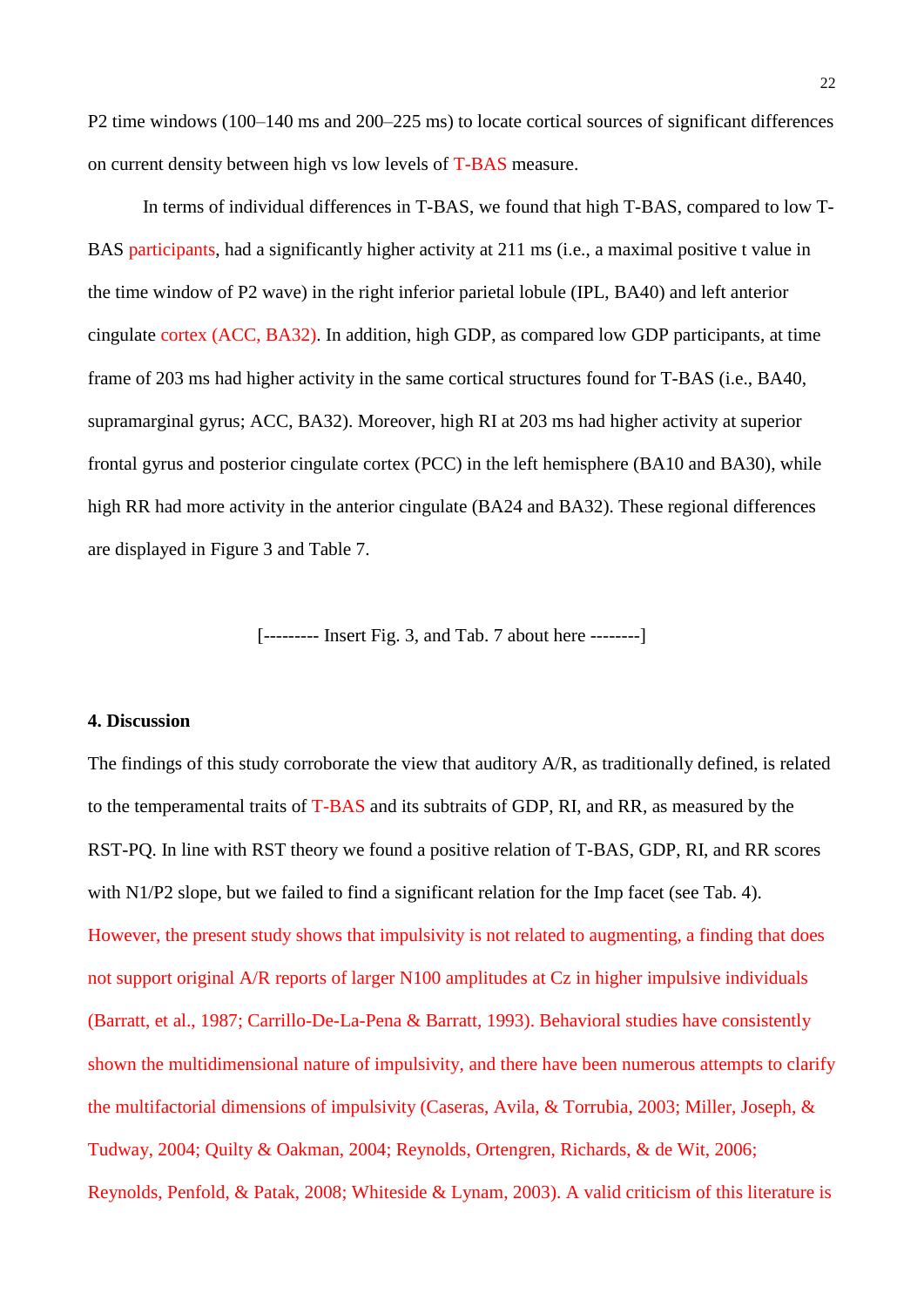that different results are obtained depending on which impulsivity tests are used. Thus, we think that our ERP-impulsivity lacking relationship can be due to the fact that the dimension named as "impulsivity" in previous research does not correspond to the impulsivity dimension investigated here. Indeed, it is important to note that impulsivity from RST-PQ is a measure of rash impulsivity, typically described by items referring to the tendency to act rashly and without consideration of consequences, or as a behaviour that occurs without reflection or careful deliberation (e.g., "I often do risky things without thinking of the consequences"). In sum, our lacking impulsivity/ERP findings indicate that this trait measure is related to but distinct from reward-reactivity and other T-BAS factors [\(Smillie, Jackson, et al., 2006\)](#page-31-5). Although our results support the importance of the search for multiple BAS processes suggested by [Carver and White \(1994\)](#page-28-9) work, they also challenge all recent psychometric attempts to measure rRST with a single one-dimensional BAS factor [\(Jackson, 2009;](#page-30-20) [Reuter, Cooper, Smillie, Markett, & Montag, 2015;](#page-31-18) [Smederevac, Mitrović,](#page-31-19)  [Čolović, & Nikolašević, 2014\)](#page-31-19).

Our findings clearly indicate that high T-BAS individuals are ERP augmenters and corroborate the theoretical view ( [Corr, 2016\)](#page-29-6) that the BAS is multidimensional, and especially, there is an important distinction between impulsivity and the other three. Using ANCOVA we observed significant associations between P1/N1 and N1/P2 amplitudes and T-BAS: high T-BAS participants were augmenters of N1/P2 amplitude as compared with low T-BAS ones, in response to increased levels of auditory intensity (see Fig. 2a). This observation substantiates the positive association, reported in pioneer studies, between augmenting and action-oriented temperamental traits as sensation seeking [\(Burkhard Brocke, et al., 1999;](#page-28-4) [Hegerl, et al., 1995;](#page-30-8) [Marvin Zuckerman,](#page-32-6)  [et al., 1974\)](#page-32-6).

Although we failed to find a modulation effect of emotional valence on auditory probes, the effect of the interaction between emotional valence and individual differences in T-BAS functioning was significant. Independently from auditory intensity, high T-BAS participants as compared to low T-BAS ones, had a larger N1/P2 complex during the view of positive valenced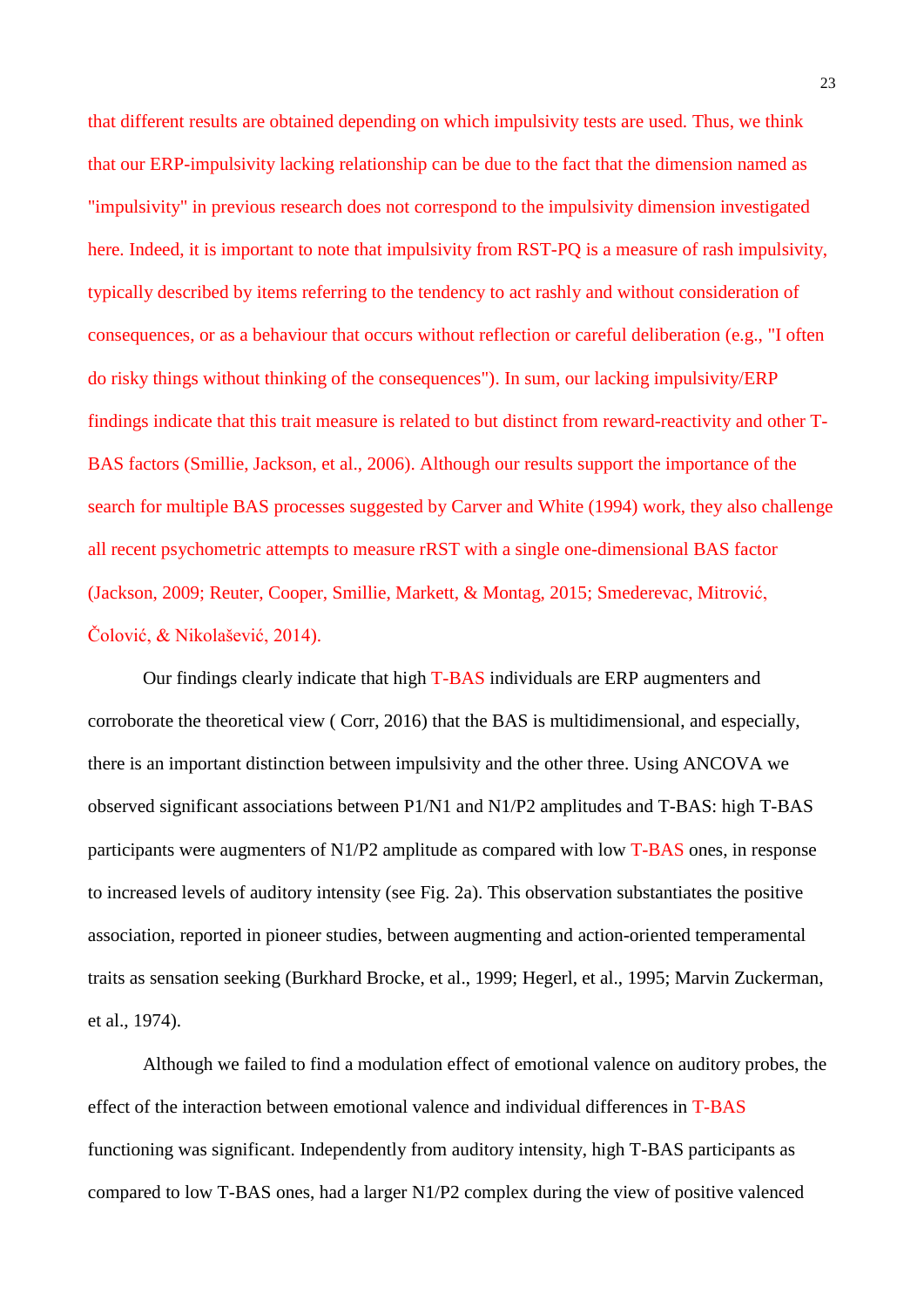images (Fig. 2b). This effect can be explained by the higher sensitivity of high BAS individuals to appetitive pictures [\(Sommer, Van Der Molen, & De Pascalis, 2016\)](#page-32-17). We think that the visual cue, anticipating of 2 sec the emotional value of the subsequent picture, could have facilitated the intake of positive pictures in higher T-BAS participants. Low T-BAS participants, on the other side, were less interested to positive pictures and thus reduced in advance the activation induced by these pictures (Fig. 2b). The present ERP results suggest that individual differences in behavioral approach can affect attention processes as early as 100 ms after stimulus onset, and are indicative of the close link between the behavioral approach and early attention systems.

Indeed, this result parallels a number of previous findings obtained with various experimental paradigms showing, e.g., higher startle reflex response in pleasant pictures in higher reward sensitivity participants [\(Aluja, et al., 2015\)](#page-27-1), larger ERP amplitudes as early as 100 ms elicited by appetitive pictures in higher behavioral approach sensitivity individuals [\(Gable &](#page-29-18)  [Harmon-Jones, 2012\)](#page-29-18).

On the whole the present findings, in line with the revised RST theoretical view ( [Corr,](#page-29-8)  [2008,](#page-29-8) [2016\)](#page-29-6), demonstrate the multidimentional nature of T-BAS by showing that, although GDP, RI and RR have common underlying electrocortical mechanisms, these are separated from Imp, which serves a different function in the causal chain of events from anticipatory pleasure to the final "excitement pleasure attack" for the capture of the desired object. This was possible thanks to the development of the RST-PQ T-BAS scale [\(Corr & Cooper, 2016\)](#page-29-9) that allows the differentiation between reward sensitivity and rash impulsivity [\(Dawe, et al., 2004;](#page-29-11) [Quilty & Oakman, 2004;](#page-31-4) [Smillie, Jackson, et al., 2006;](#page-31-5) [Smillie, Pickering, et al., 2006\)](#page-32-9) and to test of the multidimensional nature of the BAS, as also suggested by [Carver and White \(1994\).](#page-28-9)

Finally, using sLORETA source localization method we found a significant activation of the left ACC (BA32) and the right parietal IPL (BA40) in both high T-BAS compared to low T-BAS and high GDP compared to low GDP participants. The higher activation of the ACC in higher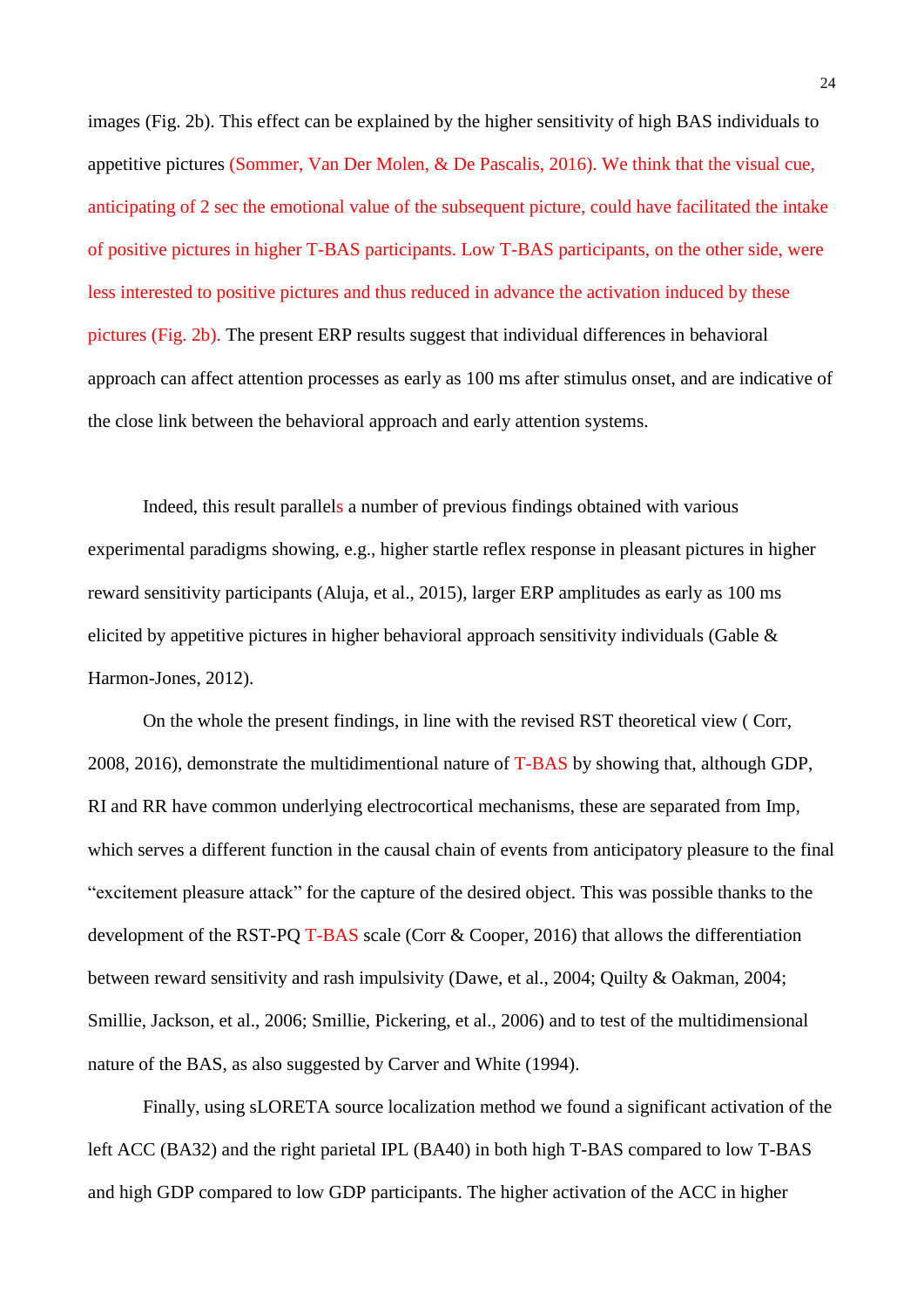approach-related traits is reported in a plethora of neuroimaging studies that, using various methodologies and experimental paradigms, have converged on the anterior cingulate cortex (ACC) as a neurophysiological correlate of extraversion-related traits. For example, [Eisenberger,](#page-29-19)  Lieberman, and Satpute (2005), using fMRI recordings during an oddball task, found neuroticism associated with increased dACC reactivity, typically associated with discrepancy detection, whereas extraversion associated with rACC and lateral prefrontal cortex (LPFC) activations. [Canli, Amin,](#page-28-17)  Haas, Omura, and Constable (2004), using fMRI and the emotional Stroop attention task, demonstrate that changes in rostral ACC activation are associated with the personality trait of extraversion. Moreover, the rostral ACC has been involved in assessing the salience of emotional and motivational information and in the regulation of emotional responses [\(Bush, Luu, & Posner,](#page-28-18)  [2000\)](#page-28-18).

Studies using positron emission tomography have evidenced that positive emotionality (or extraversion), a trait believed to protect against substance use disorders, was positively associated with enhanced baseline-resting metabolism in various frontal regions that included ACC [\(Volkow,](#page-32-18)  [et al., 2011\)](#page-32-18). Further, using LORETA algorithm, the association between agentic-extraversion and EEG-theta activity within rostral subdivisions of the ACC has been reported [\(Chavanon, Wacker, &](#page-28-19)  [Stemmler, 2011\)](#page-28-19). Yet, using current density of alpha activity we also found a unique association between higher BAS scores and left-sided activation in the middle frontal gyrus [\(BA11, see](#page-29-20)  [Vilfredo De Pascalis, Cozzuto, Caprara, & Alessandri, 2013\)](#page-29-20).

The IPL plays an important role in different aspects of attention [\(Behrmann, Geng, &](#page-28-20)  [Shomstein, 2004;](#page-28-20) [Clower, West, Lynch, & Strick, 2001;](#page-28-21) [Shapiro, Hillstrom, & Husain, 2002\)](#page-31-20), i.e., maintaining attention on current task goals and responding to salient and new events in the environment [\(Singh-Curry & Husain, 2009\)](#page-31-21). This structure has been found to be activated in response to emotional words during the emotional Stroop task [\(Compton, et al., 2003\)](#page-29-21) and to increases in functional connectivity between the AC and IPL linked to greater extraversion across individuals in response to positive stimuli [\(Haas, Omura, Amin, Constable, & Canli, 2006\)](#page-30-21).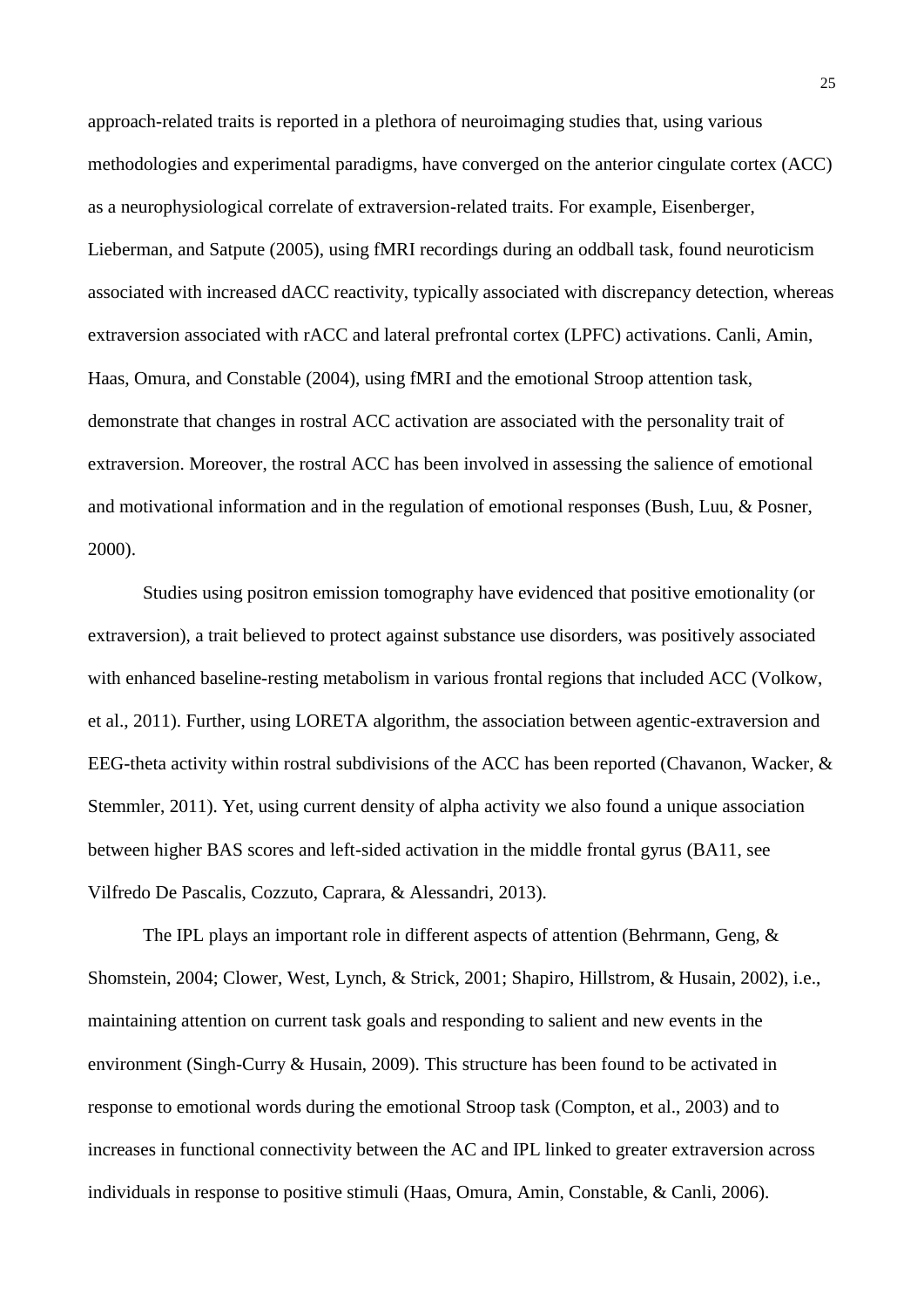Importantly, findings from the present study also extend previous findings to show that the ACC and IPL activation is associated with both higher T-BAS and its GDP facet. But we also found that RI and RR facets are in part dissociated from T-BAS since higher RR scores are associated with the activation of both the rostral ACC (BA24) and dorsal ACC (BA32), while higher scores on RI facet showed higher activity in the superior frontal gyrus (BA10) and in the PCC in the limbic lobe. In terms of cortical source localization of the ERPs, the present findings indicate that RST-PQ is a good tool to separate appetitive exploration (i.e., RI, GDP) and RR (though themselves are different they share the activation of ACC) from rapid responding of Impulsivity (for which we failed to find any ERP correlate and this facet appear to be independent from the other T-BAS facets). One reason for the lacking association between impulsivity and processes represented by N1 and P2 could be due to the fact that we measured rash impulsivity (a dimension describing behaviours that occurs without reflection) and the A/R paradigm during of valenced pictures that did not require any action response as "the excitement attack to capture the desired object" [\(Corr, 2008\)](#page-29-8), but rather simply to process the delivered stimuli.

Although LORETA provides good localization accuracy, a major limitation of the present study is in the fact that only 30 electrodes were used for source analysis. This reduces the spatial resolution, and with impaired spatial resolution, there is a smaller chance that LORETA will be able to separate two closely spaced sources [\(Congedo & Joffe, 2009;](#page-29-22) [Greenblatt, Ossadtchi, & Pflieger,](#page-29-23)  [2005\)](#page-29-23). Thus, a greater number of recording electrodes is recommended in future studies to enhance spatial resolution. Another limitation of the present study lies in the fact that our findings are restricted to women participants and, thus, cannot be generalized to men. Thus, further studies are necessary to replicate the present findings by considering gender and state emotionality measures as potential variables influencing the association between RST traits, and ERP responses. In conclusion, the present study served to test theoretical constructs of RST in terms of emotional modulation of auditory A/R and source localization of the ERP components, and indicated that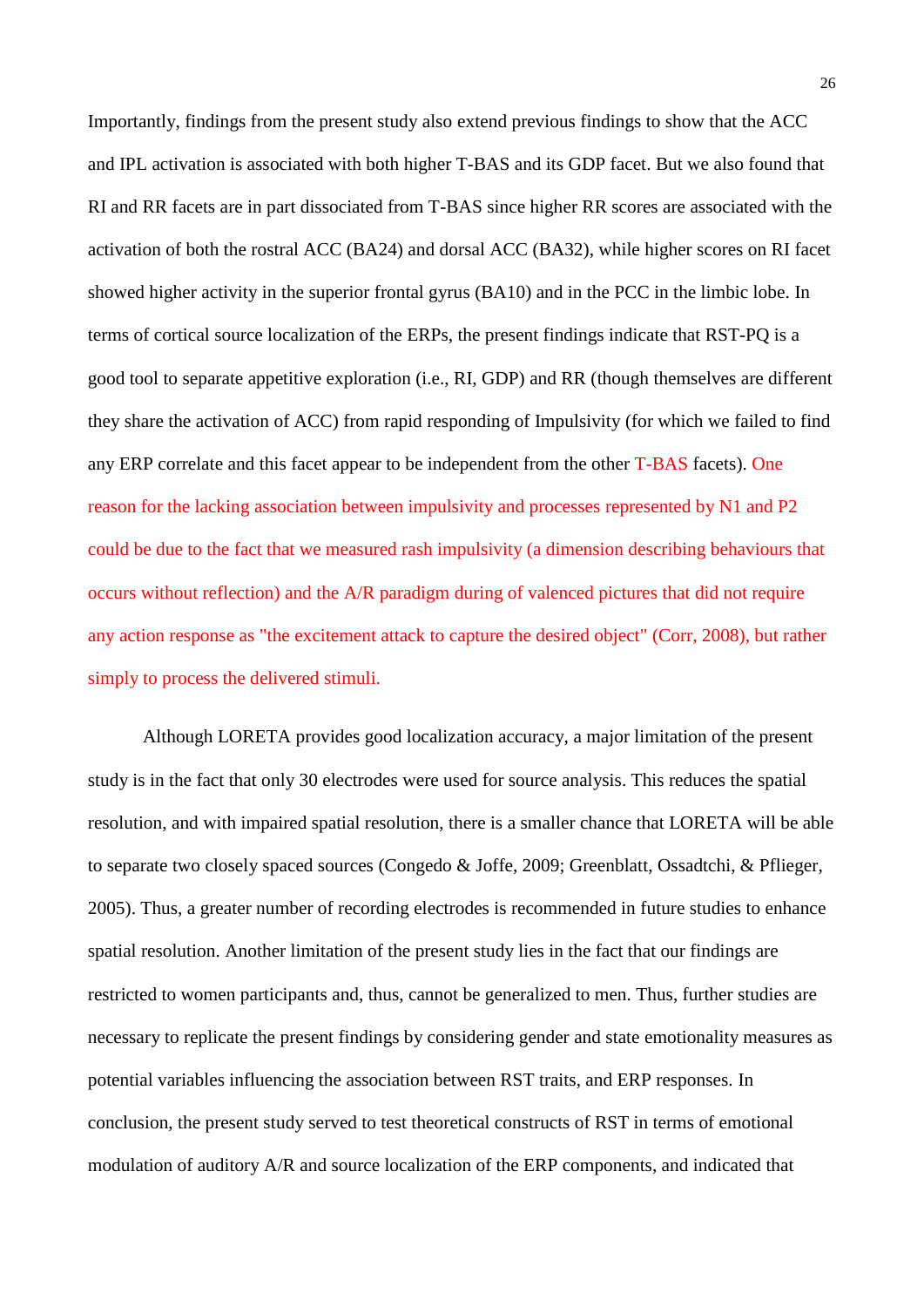these T-BAS, and reward components can be differentiated from impulsivity. Mainly, sLORETA source localization findings indicated that higher T-BAS and GDP participants share the activation of both frontal and parietal regions (left ACC and right IPL/Supramarginal Gyrus), while higher RI and RR have different cortical activation regions reflecting separate but interacting brain systems that together allow the individual to move towards the final biological reinforcer, as is necessary for the sustenance of life [\(Carver & White, 1994;](#page-28-9) [Corr, 2008\)](#page-29-8).

# **Acknowledgement**

We thank Julian Nasello for his help in the selection of IAPS images used in the study. We want to give a special thank to all students participants allowing us to conduct this study. This research was supported in part by a grant from La Sapienza Università di Roma (project: [C26A15RC5R\)](http://adesione.cineca.it/php5/sito/home.php?info=----------------------------------------------------------------------------------------&username=DPSVFR49&SESSION=8508666b006b4f820e45ad7d598a0c4c201604211905&parte=1&codice_richiesta=0259&codice_progetto=C26A15RC5R&esterno=1&info=----------------------------------------------------------------------------------------) to Cecilia Guariglia (2015).

# **Appendix A**

Numbers of IAPS images used for each affective category:

*Pleasant/high Arousal Stimuli -* 1920, 2057, 2070, 2080, 2165, 2311, 2352, 4002, 4004, 4210, 4220, 4232, 4300, 4310, 4470, 4520, 4550, 4572, 4599, 4608, 4611, 4651, 4652, 4658, 4660, 4669, 4670, 4672, 4680, 4681, 4800, 5629, 8030, 8080, 8090, 8160, 8185, 8190, 8300, 8420, 8490, 8500, 8501, 8502, 8503.

Unpleasant/high Arousal Stimuli:

1300, 1321, 2710, 3015, 3030, 3051, 3060, 3140, 3160, 3170, 3181, 3250, 3350, 3530, 6260, 6300, 6312, 6313, 6350, 6370, 6510, 6530, 6540, 6550, 6560, 6571, 6821, 6830, 7380, 9005, 9006, 9180, 9181, 9252, 9300, 9320, 9340, 9405, 9410, 9433, 9800, 9810, 9910, 9911, 9920

Neutral/high Arousal Stimuli:

1616, 2214, 2381, 2485, 2840, 2880, 5220, 5410, 5470, 5535, 5720, 5740, 5750, 5789, 5920, 7205, 7207, 7230, 7270, 7350, 7352, 7495, 7496, 7502, 7510, 7640, 7820, 7830. Eighteen high-arousal neutral stimuli were selected from the web. They are available on request at: vilfredo.depascalis@uniroma1.it

#### **References**

- <span id="page-27-0"></span>Alloy, L. B., Bender, R. E., Whitehouse, W. G., Wagner, C. A., Liu, R. T., Grant, D. A., Jager-Hyman, S., Molz, A., Choi, J. Y., & Harmon-Jones, E. (2012). High Behavioral Approach System (BAS) sensitivity, reward responsiveness, and goal-striving predict first onset of bipolar spectrum disorders: a prospective behavioral high-risk design. *J Abnorm Psychol, 121*, 339.
- <span id="page-27-1"></span>Aluja, A., Blanch, A., Blanco, E., & Balada, F. (2015). Affective modulation of the startle reflex and the Reinforcement Sensitivity Theory of personality: The role of sensitivity to reward. *Physiol Behav, 138*, 332-339.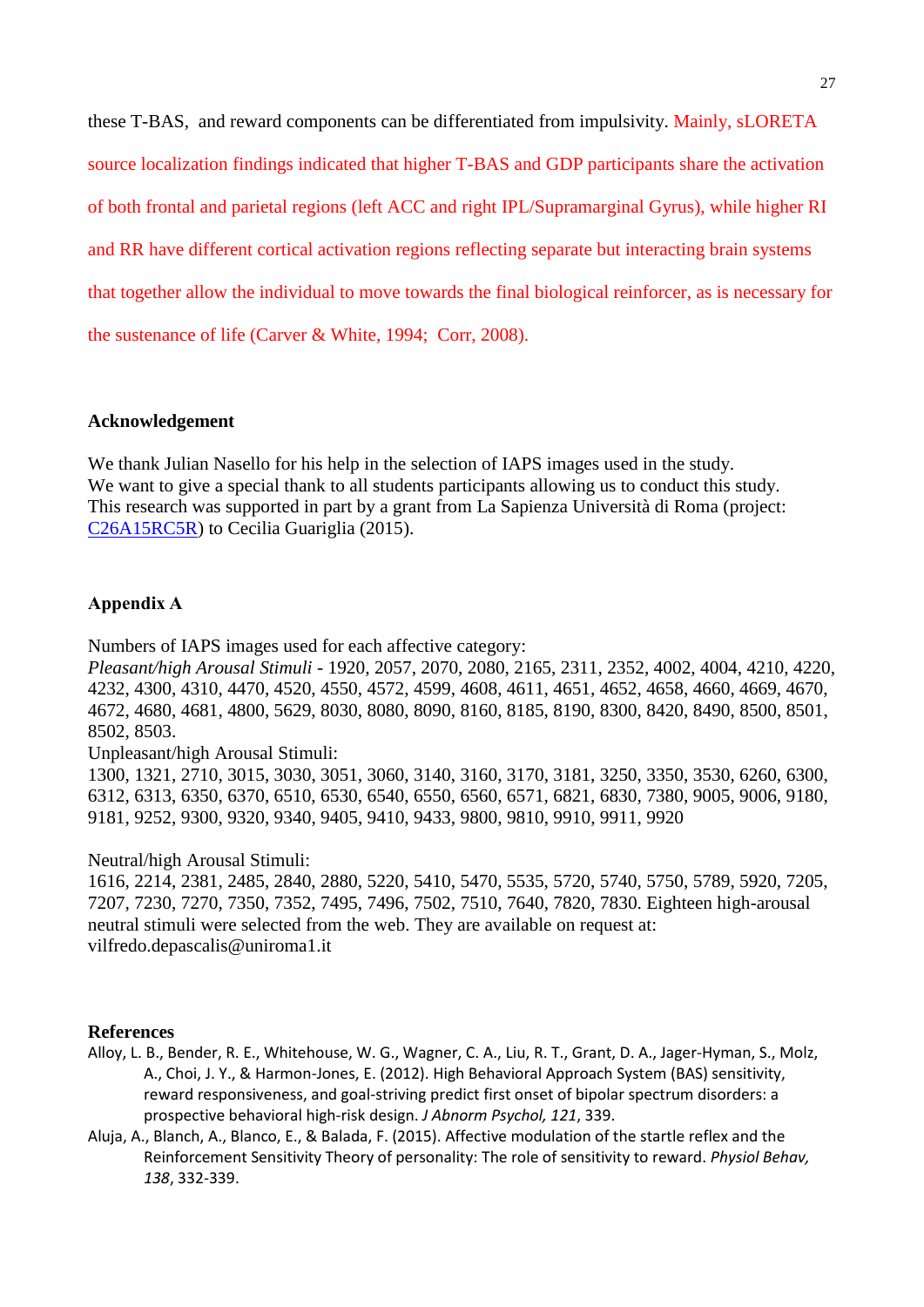- <span id="page-28-7"></span>Barratt, E. S., Pritchard, W. S., Faulk, D. M., & Brandt, M. E. (1987). The relationship between impulsiveness subtraits, trait anxiety, and visual N100 augmenting/reducing: a topographic analysis. *Personality and Individual Differences, 8*, 43-51.
- <span id="page-28-2"></span>Beauducel, A., Debener, S., Brocke, B., & Kayser, J. (2000). On the reliability of augmenting/reducing: Peak amplitudes and principal component analysis of auditory evoked potentials. *Journal of Psychophysiology, 14*, 226.
- <span id="page-28-20"></span>Behrmann, M., Geng, J. J., & Shomstein, S. (2004). Parietal cortex and attention. *Current opinion in neurobiology, 14*, 212-217.
- <span id="page-28-14"></span>Bradley, M., & Lang, P. (2007). Emotion and motivation. *cacioppo Jt, tassinary lG, Berntson G (eds) handbook of psychophysiology, 3rd edn. cambridge University Press, New York*, 581-607.
- <span id="page-28-11"></span>Braver, T. S., & Cohen, J. D. (2000). On the control of control: The role of dopamine in regulating prefrontal function and working memory. *Control of cognitive processes: Attention and performance XVIII*, 713-737.
- <span id="page-28-6"></span>Brocke, B., Armbruster, D., Muller, J., Hensch, T., Jacob, C., Lesch, K., Kirschbaum, C., & Strobel, A. (2006). Serotonin transporter gene variation impacts innate fear processing: acoustic startle response and emotional startle. *Molecular psychiatry, 11*, 1106-1112.
- <span id="page-28-3"></span>Brocke, B., Beauducel, A., John, R., Debener, S., & Heilemann, H. (2000). Sensation seeking and affective disorders: characteristics in the intensity dependence of acoustic evoked potentials. *Neuropsychobiology, 41*, 24-30.
- <span id="page-28-4"></span>Brocke, B., Beauducel, A., & Tasche, K. G. (1999). Biopsychological bases and behavioral correlates of sensation seeking: Contributions to a multilevel validation. *Personality and Individual Differences, 26*, 1103-1123.
- <span id="page-28-13"></span>Bruneau, N., Barthelemy, C., Jouve, J., & Lelord, G. (1986). Frontal auditory-evoked potential augmentingreducing and urinary homovanillic acid. *Neuropsychobiology, 16*, 78-84.
- <span id="page-28-1"></span>Buchsbaum, M., Goodwin, F., Murphy, D., & Borge, G. (1971). AER in affective disorders. *Am J Psychiatry*.
- <span id="page-28-0"></span>Buchsbaum, M., & Silverman, J. (1968). Stimulus intensity control and the cortical evoked response. *Psychosomatic Medicine, 30*, 12-22.
- <span id="page-28-5"></span>Buchsbaum, M. S., Haier, R. J., & Johnson, J. E. (1983). Augmenting and reducing: Individual differences in evoked potentials. In A. Gale & J. A. Edwards (Eds.), *Physiological correlates of human behaviour* (Vol. 3, pp. 117-138). London: Academic Press.
- <span id="page-28-18"></span>Bush, G., Luu, P., & Posner, M. I. (2000). Cognitive and emotional influences in anterior cingulate cortex. *Trends in cognitive sciences, 4*, 215-222.
- <span id="page-28-17"></span>Canli, T., Amin, Z., Haas, B., Omura, K., & Constable, R. T. (2004). A double dissociation between mood states and personality traits in the anterior cingulate. *Behav Neurosci, 118*, 897.
- <span id="page-28-8"></span>Carrillo-De-La-Pena, M., & Barratt, E. (1993). Impulsivity and ERP augmenting/reducing. *Personality and Individual Differences, 15*, 25-32.
- <span id="page-28-12"></span>Carver, C. S. (2004). Negative affects deriving from the behavioral approach system. *Emotion, 4*, 3.
- <span id="page-28-10"></span>Carver, C. S. (2005). Impulse and constraint: Perspectives from personality psychology, convergence with theory in other areas, and potential for integration. *Personality and social psychology review, 9*, 312-333.
- <span id="page-28-9"></span>Carver, C. S., & White, T. L. (1994). Behavioral inhibition, behavioral activation, and affective responses to impending reward and punishment: the BIS/BAS scales. *J Pers Soc Psychol, 67*, 319.
- <span id="page-28-16"></span>Caseras, X., Avila, C., & Torrubia, R. (2003). The measurement of individual differences in behavioural inhibition and behavioural activation systems: a comparison of personality scales. *Personality and Individual Differences, 34*, 999-1013.
- <span id="page-28-19"></span>Chavanon, M.-L., Wacker, J., & Stemmler, G. (2011). Rostral anterior cingulate activity generates posterior versus anterior theta activity linked to agentic extraversion. *Cognitive, Affective, & Behavioral Neuroscience, 11*, 172-185.
- <span id="page-28-21"></span>Clower, D. M., West, R. A., Lynch, J. C., & Strick, P. L. (2001). The inferior parietal lobule is the target of output from the superior colliculus, hippocampus, and cerebellum. *The Journal of Neuroscience, 21*, 6283-6291.
- <span id="page-28-15"></span>Collins, D. L., Neelin, P., Peters, T. M., & Evans, A. C. (1994). Automatic 3D intersubject registration of MR volumetric data in standardized Talairach space. *J Comput Assist Tomogr, 18*, 192-205.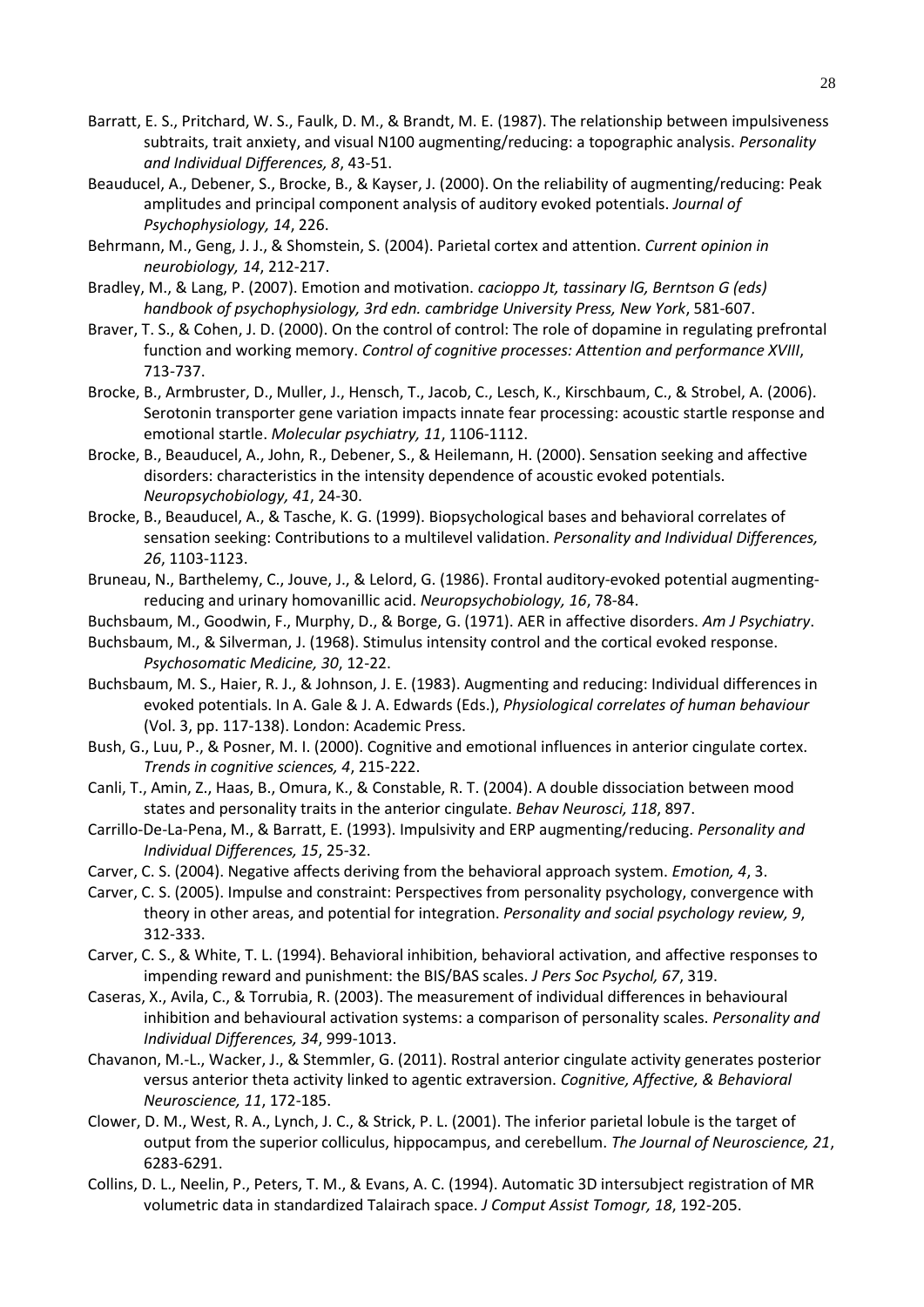- <span id="page-29-21"></span>Compton, R. J., Banich, M. T., Mohanty, A., Milham, M. P., Herrington, J., Miller, G. A., Scalf, P. E., Webb, A., & Heller, W. (2003). Paying attention to emotion. *Cognitive, Affective, & Behavioral Neuroscience, 3*, 81-96.
- <span id="page-29-22"></span>Congedo, M., & Joffe, D. (2009). Multi-Channel Tomographic Neurofeedback: Wave of the future? . In E. JR (Ed.), *Handbook of Neurofeedback: Dynamics and Clinical Applications* (pp. 85–107.). New York: Informa Healthcare USA, Inc.
- <span id="page-29-9"></span>Corr, P., & Cooper, A. (2016). The Reinforcement Sensitivity Theory of Personality Questionnaire (RST-PQ): Development and Validation. *Psychological assessment*.
- <span id="page-29-8"></span>Corr, P. J. (2008). *The reinforcement sensitivity theory of personality*: Cambridge University Press.
- <span id="page-29-6"></span>Corr, P. J. (2016). Reinforcement sensitivity theory of personality questionnaires: Structural survey with recommendations. *Personality and Individual Differences, 89*, 60-64.
- <span id="page-29-10"></span>Corr, P. J., DeYoung, C. G., & McNaughton, N. (2013). Motivation and personality: A neuropsychological perspective. *Social and Personality Psychology Compass, 7*, 158-175.
- <span id="page-29-4"></span>Corr, P. J., & McNaughton, N. (2012). Neuroscience and approach/avoidance personality traits: A two stage (valuation–motivation) approach. *Neuroscience & Biobehavioral Reviews, 36*, 2339-2354.
- <span id="page-29-17"></span>Corr, P. J. C., A. (2015). The reinforcement sensitivity theory of personality questionnaire (RST-PQ): development and validation. *In revised submission*.
- <span id="page-29-11"></span>Dawe, S., Gullo, M. J., & Loxton, N. J. (2004). Reward drive and rash impulsiveness as dimensions of impulsivity: implications for substance misuse. *Addictive behaviors, 29*, 1389-1405.
- <span id="page-29-20"></span>De Pascalis, V., Cozzuto, G., Caprara, G. V., & Alessandri, G. (2013). Relations among EEG-alpha asymmetry, BIS/BAS, and dispositional optimism. *Biol Psychol, 94*, 198-209.
- <span id="page-29-12"></span>De Pascalis, V., Fracasso, F., & Corr, P. J. (2016). Personality and Augmenting/Reducing (A/R) in auditory event-related potentials (ERPs) during emotional visual stimulation. *Scientific Reports (Submitted)*.
- <span id="page-29-7"></span>De Pascalis, V., Varriale, V., & D'Antuono, L. (2010). Event-related components of the punishment and reward sensitivity. *Clinical Neurophysiology, 121*, 60-76.
- <span id="page-29-14"></span>Decety, J., Yang, C. Y., & Cheng, Y. (2010). Physicians down-regulate their pain empathy response: an eventrelated brain potential study. *Neuroimage, 50*, 1676-1682.
- <span id="page-29-16"></span>Efron, B., & Efron, B. (1982). *The jackknife, the bootstrap and other resampling plans* (Vol. 38): SIAM.
- <span id="page-29-19"></span>Eisenberger, N. I., Lieberman, M. D., & Satpute, A. B. (2005). Personality from a controlled processing perspective: an fMRI study of neuroticism, extraversion, and self-consciousness. *Cognitive, Affective, & Behavioral Neuroscience, 5*, 169-181.
- <span id="page-29-3"></span>Friedman, J., & Meares, R. (1979). Cortical evoked potentials and extraversion. *Psychosomatic Medicine, 41*, 279-286.
- <span id="page-29-15"></span>Fuchs, M., Kastner, J., Wagner, M., Hawes, S., & Ebersole, J. S. (2002). A standardized boundary element method volume conductor model. *Clin Neurophysiol, 113*, 702-712.
- <span id="page-29-18"></span>Gable, P. A., & Harmon-Jones, E. (2012). Trait behavioral approach sensitivity (BAS) relates to early (< 150 ms) electrocortical responses to appetitive stimuli. *Social cognitive and affective neuroscience*, nss072.
- <span id="page-29-1"></span>Gallinat, J., Bottlender, R., Juckel, G., Munke-Puchner, A., Stotz, G., Kuss, H.-J., Mavrogiorgou, P., & Hegerl, U. (2000). The loudness dependency of the auditory evoked N1/P2-component as a predictor of the acute SSRI response in depression. *Psychopharmacology (Berl), 148*, 404-411.
- <span id="page-29-2"></span>Gallinat, J., Senkowski, D., Wernicke, C., Juckel, G., Becker, I., Sander, T., Smolka, M., Hegerl, U., Rommelspacher, H., & Winterer, G. (2003). Allelic variants of the functional promoter polymorphism of the human serotonin transporter gene is associated with auditory cortical stimulus processing.
- <span id="page-29-0"></span>Gottesman, I. I., & Gould, T. D. (2003). The endophenotype concept in psychiatry: etymology and strategic intentions. *American Journal of Psychiatry*.
- <span id="page-29-13"></span>Gratton, G., Coles, M. G., & Donchin, E. (1983). A new method for off-line removal of ocular artifact. *Electroencephalogr Clin Neurophysiol, 55*, 468-484.
- <span id="page-29-5"></span>Gray, J. (1982). The neuropsychology of anxiety: an enquiry into the functions of the septo-hippocampal system. *Oxford psychology series*.
- <span id="page-29-23"></span>Greenblatt, R. E., Ossadtchi, A., & Pflieger, M. E. (2005). Local linear estimators for the bioelectromagnetic inverse problem. *Signal Processing, IEEE Transactions on, 53*, 3403-3412.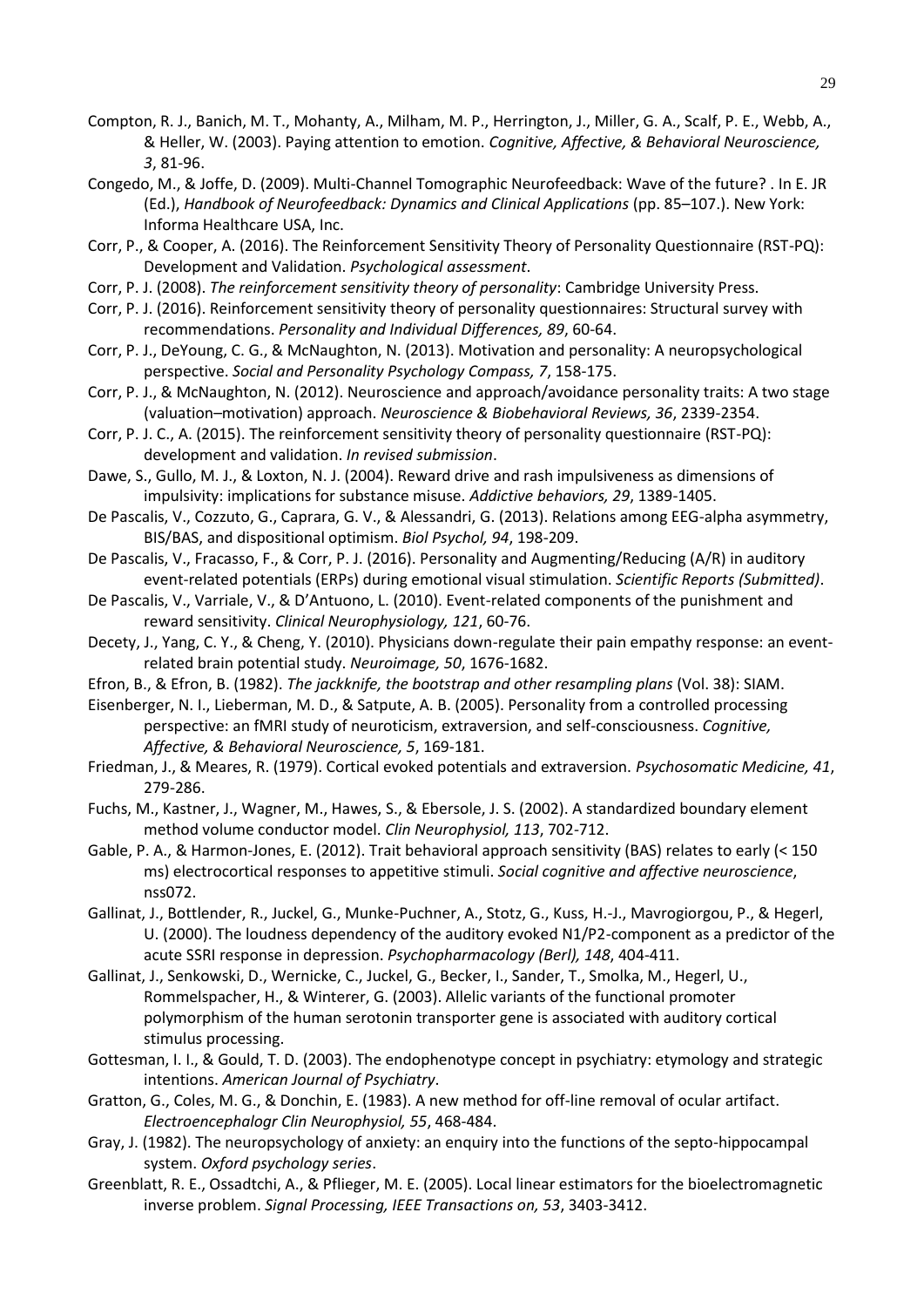- <span id="page-30-21"></span>Haas, B. W., Omura, K., Amin, Z., Constable, R. T., & Canli, T. (2006). Functional connectivity with the anterior cingulate is associated with extraversion during the emotional Stroop task. *Social Neuroscience, 1*, 16-24.
- <span id="page-30-1"></span>Hegerl, U., Gallinat, J., & Mrowinski, D. (1994). Intensity dependence of auditory evoked dipole source activity. *International Journal of Psychophysiology, 17*, 1-13.
- <span id="page-30-8"></span>Hegerl, U., Gallinat, J., & Mrowinski, D. (1995). Sensory cortical processing and the biological basis of personality. *Biol Psychiatry, 37*, 467-472.
- <span id="page-30-0"></span>Hegerl, U., & Juckel, G. (1993). Intensity dependence of auditory evoked potentials as an indicator of central serotonergic neurotransmission: a new hypothesis. *Biol Psychiatry, 33*, 173-187.
- <span id="page-30-2"></span>Hegerl, U., Prochno, I., Ulrich, G., & Müller-Oerlinghausen, B. (1989). Sensation seeking and auditory evoked potentials. *Biol Psychiatry, 25*, 179-190.
- <span id="page-30-7"></span>Hensch, T., Herold, U., & Brocke, B. (2007). An electrophysiological endophenotype of hypomanic and hyperthymic personality. *J Affect Disord, 101*, 13-26.
- <span id="page-30-3"></span>Hensch, T., Herold, U., Diers, K., Armbruster, D., & Brocke, B. (2008). Reliability of intensity dependence of auditory-evoked potentials. *Clinical Neurophysiology, 119*, 224-236.
- <span id="page-30-5"></span>Hensch, T., Wargelius, H.-L., Herold, U., Lesch, K.-P., Oreland, L., & Brocke, B. (2006). Further evidence for an association of 5-HTTLPR with intensity dependence of auditory-evoked potentials. *Neuropsychopharmacology, 31*, 2047-2054.
- <span id="page-30-20"></span>Jackson, C. J. (2009). Jackson-5 scales of revised Reinforcement Sensitivity Theory (r-RST) and their application to dysfunctional real world outcomes. *Journal of Research in Personality, 43*, 556-569.
- <span id="page-30-4"></span>Juckel, G., Mavrogiorgou, P., Bredemeier, S., Gallinat, J., Frodl, T., Schulz, C., Möller, H.-J., & Hegerl, U. (2004). Loudness dependence of primary auditory-cortex-evoked activity as predictor of therapeutic outcome to prophylactic lithium treatment in affective disorders-A retrospective study. *Pharmacopsychiatry*.
- <span id="page-30-17"></span>Jurcak, V., Tsuzuki, D., & Dan, I. (2007). 10/20, 10/10, and 10/5 systems revisited: their validity as relative head-surface-based positioning systems. *Neuroimage, 34*, 1600-1611.
- <span id="page-30-12"></span>Lang, P. J. (1995). The emotion probe: studies of motivation and attention. *American Psychologist, 50*, 372.
- <span id="page-30-13"></span>Lang, P. J., Bradley, M. M., & Cuthbert, B. N. (1997). Motivated attention: Affect, activation, and action. In P. Lang, R. F. Simons & M. Balaban (Eds.), *Attention and orienting: Sensory and motivational processes* (pp. 97-136). Hillsdale, N. J.: Erlbaum.
- <span id="page-30-15"></span>Lang, P. J., Bradley, M. M., & Cuthbert, B. N. (2008). International affective picture system (IAPS): Affective ratings of pictures and instruction manual. *Technical report A-8*.
- <span id="page-30-6"></span>Lukas, J. H. (1987). Visual evoked potential augmenting-reducing and personality: The vertex augmenter is a sensation seeker. *Personality and Individual Differences, 8*, 385-395.
- <span id="page-30-18"></span>Mazziotta, J., Toga, A., Evans, A., Fox, P., Lancaster, J., Zilles, K., Woods, R., Paus, T., Simpson, G., Pike, B., Holmes, C., Collins, L., Thompson, P., MacDonald, D., Iacoboni, M., Schormann, T., Amunts, K., Palomero-Gallagher, N., Geyer, S., Parsons, L., Narr, K., Kabani, N., Le Goualher, G., Boomsma, D., Cannon, T., Kawashima, R., & Mazoyer, B. (2001). A probabilistic atlas and reference system for the human brain: International Consortium for Brain Mapping (ICBM). *Philos Trans R Soc Lond B Biol Sci, 356*, 1293-1322.
- <span id="page-30-9"></span>McNaughton, N., & Corr, P. J. (2004). A two-dimensional neuropsychology of defense: fear/anxiety and defensive distance. *Neuroscience & Biobehavioral Reviews, 28*, 285-305.
- <span id="page-30-10"></span>McNaughton, N., & Corr, P. J. (2008). The neuropsychology of fear and anxiety: A foundation for reinforcement sensitivity theory. *The reinforcement sensitivity theory of personality*, 44-94.
- <span id="page-30-11"></span>McNaughton, N., & Gray, J. A. (2000). Anxiolytic action on the behavioural inhibition system implies multiple types of arousal contribute to anxiety. *J Affect Disord, 61*, 161-176.
- <span id="page-30-14"></span>Metzger, R. L. (1976). A reliability and validity study of the State-Trait Anxiety Inventory. *J Clin Psychol*.
- <span id="page-30-19"></span>Miller, E., Joseph, S., & Tudway, J. (2004). Assessing the component structure of four self-report measures of impulsivity. *Personality and Individual Differences, 37*, 349-358.
- <span id="page-30-16"></span>Mourao-Miranda, J., Volchan, E., Moll, J., de Oliveira-Souza, R., Oliveira, L., Bramati, I., Gattass, R., & Pessoa, L. (2003). Contributions of stimulus valence and arousal to visual activation during emotional perception. *Neuroimage, 20*, 1955-1963.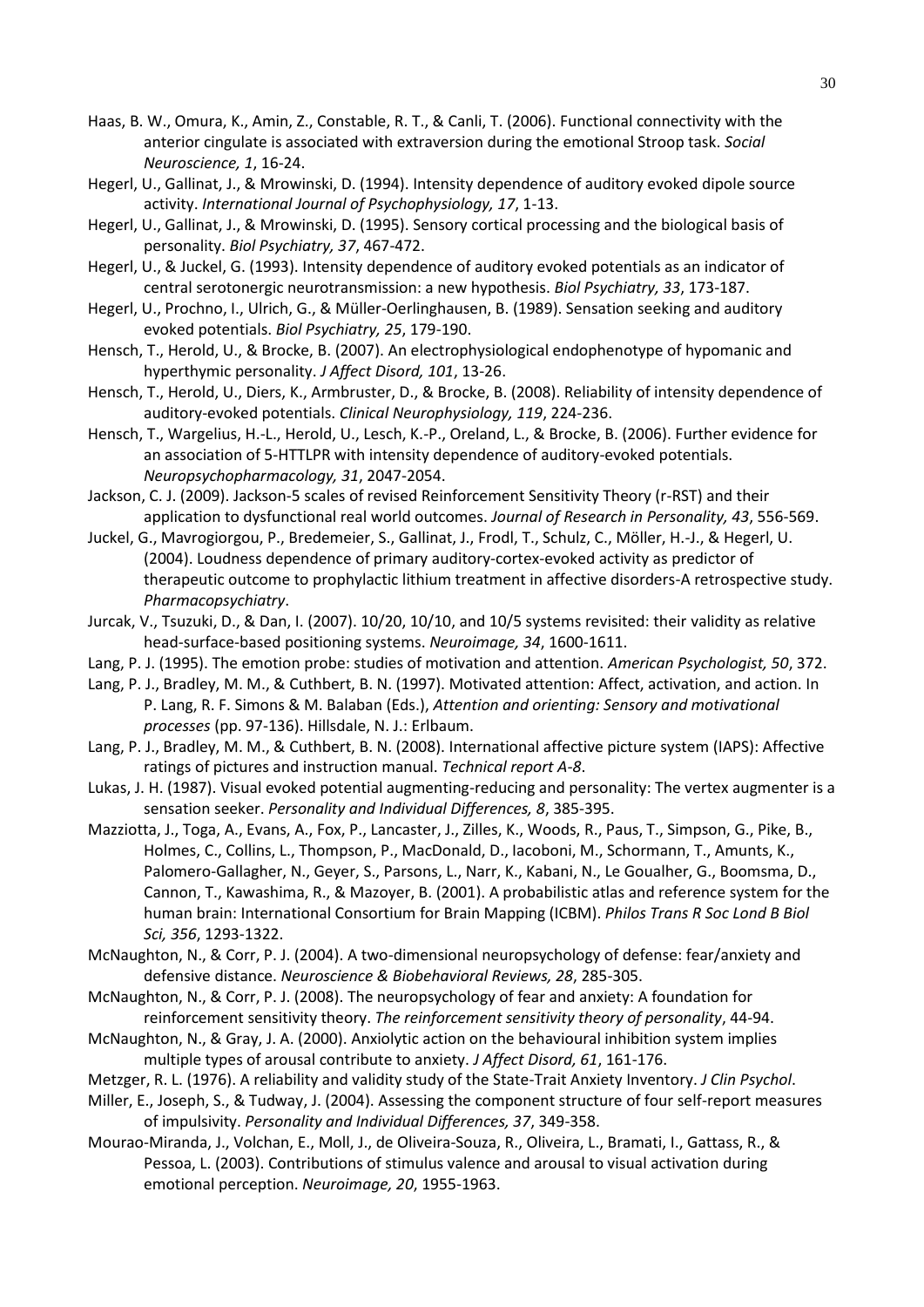- <span id="page-31-6"></span>Mulert, C., Jäger, L., Propp, S., Karch, S., Störmann, S., Pogarell, O., Möller, H.-J., Juckel, G., & Hegerl, U. (2005). Sound level dependence of the primary auditory cortex: simultaneous measurement with 61-channel EEG and fMRI. *Neuroimage, 28*, 49-58.
- <span id="page-31-7"></span>Mulert, C., Juckel, G., Augustin, H., & Hegerl, U. (2002). Comparison between the analysis of the loudness dependency of the auditory N1/P2 component with LORETA and dipole source analysis in the prediction of treatment response to the selective serotonin reuptake inhibitor citalopram in major depression. *Clinical Neurophysiology, 113*, 1566-1572.
- <span id="page-31-0"></span>Mulert, C., Juckel, G., Brunnmeier, M., Karch, S., Leicht, G., Mergl, R., Möller, H.-J., Hegerl, U., & Pogarell, O. (2007). Prediction of treatment response in major depression: integration of concepts. *J Affect Disord, 98*, 215-225.
- <span id="page-31-14"></span>Nichols, T. E., & Holmes, A. P. (2002). Nonparametric permutation tests for functional neuroimaging: a primer with examples. *Hum Brain Mapp, 15*, 1-25.
- <span id="page-31-10"></span>Nir, R. R., Lev, R., Moont, R., Granovsky, Y., Sprecher, E., & Yarnitsky, D. (2008). Neurophysiology of the cortical pain network: revisiting the role of S1 in subjective pain perception via standardized lowresolution brain electromagnetic tomography (sLORETA). *J Pain, 9*, 1058-1069.
- <span id="page-31-15"></span>Pascual-Marqui, R. D. (1999). Review of methods for solving the EEG inverse problem. *International journal of bioelectromagnetism, 1*, 75-86.
- <span id="page-31-12"></span>Pascual-Marqui, R. D. (2002). Standardized low-resolution brain electromagnetic tomography (sLORETA): technical details. *Methods Find Exp Clin Pharmacol, 24*, 5-12.
- <span id="page-31-8"></span>Pascual-Marqui, R. D., Esslen, M., Kochi, K., & Lehmann, D. (2002). Functional imaging with low-resolution brain electromagnetic tomography (LORETA): a review. *Methods Find Exp Clin Pharmacol, 24 Suppl C*, 91-95.
- <span id="page-31-13"></span>Pascual-Marqui, R. D., Michel, C. M., & Lehmann, D. (1994). Low resolution electromagnetic tomography: a new method for localizing electrical activity in the brain. *International Journal of Psychophysiology, 18*, 49-65.
- <span id="page-31-4"></span>Quilty, L. C., & Oakman, J. M. (2004). The assessment of behavioural activation––the relationship between impulsivity and behavioural activation. *Personality and Individual Differences, 37*, 429-442.
- <span id="page-31-2"></span>Rafael Torrubia, C. Á., Caseras, X., Torrubia, R., César Ávila,, & Caseras., X. (2008). *Reinforcement sensitivity scales*
- *The Reinforcement Sensitivity Theory of Personality*: Cambridge University Press.
- <span id="page-31-18"></span>Reuter, M., Cooper, A. J., Smillie, L. D., Markett, S., & Montag, C. (2015). A new measure for the revised reinforcement sensitivity theory: psychometric criteria and genetic validation. *Frontiers in systems neuroscience, 9*, 38.
- <span id="page-31-16"></span>Reynolds, B., Ortengren, A., Richards, J. B., & de Wit, H. (2006). Dimensions of impulsive behavior: Personality and behavioral measures. *Personality and Individual Differences, 40*, 305-315.
- <span id="page-31-17"></span>Reynolds, B., Penfold, R. B., & Patak, M. (2008). Dimensions of impulsive behavior in adolescents: laboratory behavioral assessments. *Experimental and clinical psychopharmacology, 16*, 124.
- <span id="page-31-9"></span>Salmaso, D., & Longoni, A. M. (1985). Problems in the assessment of hand preference. *Cortex, 21*, 533-549.
- <span id="page-31-1"></span>Sándor, P. S., Áfra, J., Proietti-Cecchini, A., Albert, A., & Schoenen, J. (1999). Familial influences on cortical evoked potentials in migraine. *Neuroreport, 10*, 1235-1238.
- <span id="page-31-11"></span>Schneider, S., Vogt, T., Frysch, J., Guardiera, P., & Struder, H. K. (2009). School sport--a neurophysiological approach. *Neurosci Lett, 467*, 131-134.
- <span id="page-31-20"></span>Shapiro, K., Hillstrom, A. P., & Husain, M. (2002). Control of visuotemporal attention by inferior parietal and superior temporal cortex. *Current Biology, 12*, 1320-1325.
- <span id="page-31-21"></span>Singh-Curry, V., & Husain, M. (2009). The functional role of the inferior parietal lobe in the dorsal and ventral stream dichotomy. *Neuropsychologia, 47*, 1434-1448.
- <span id="page-31-19"></span>Smederevac, S., Mitrović, D., Čolović, P., & Nikolašević, Ž. (2014). Validation of the measure of revised reinforcement sensitivity theory constructs. *Journal of Individual Differences, 35*, 12.
- <span id="page-31-3"></span>Smillie, L. D., Cooper, A. J., Wilt, J., & Revelle, W. (2012). Do extraverts get more bang for the buck? Refining the affective-reactivity hypothesis of extraversion. *J Pers Soc Psychol, 103*, 306.
- <span id="page-31-5"></span>Smillie, L. D., Jackson, C. J., & Dalgleish, L. I. (2006). Conceptual distinctions among Carver and White's (1994) BAS scales: A reward-reactivity versus trait impulsivity perspective. *Personality and Individual Differences, 40*, 1039-1050.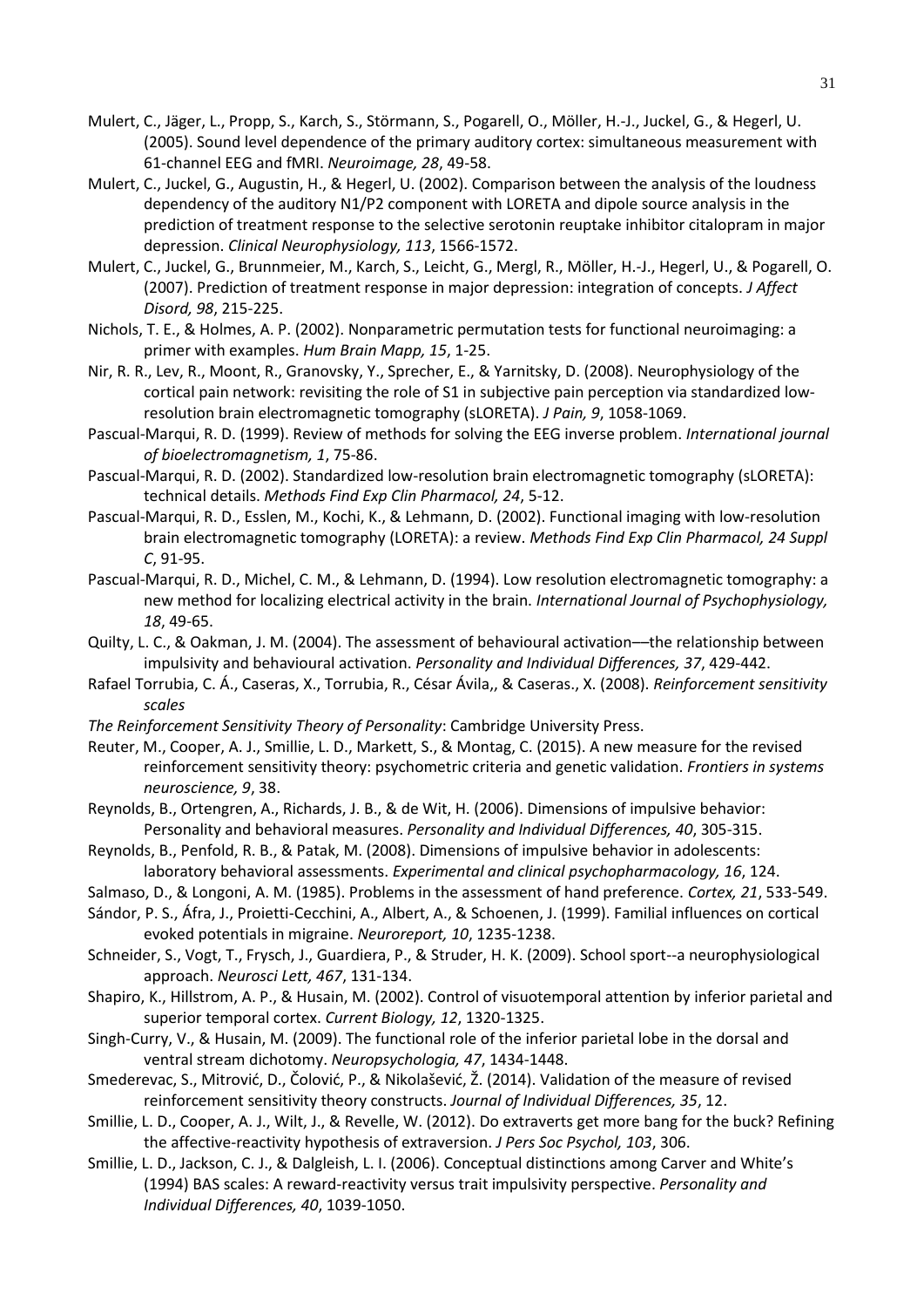- <span id="page-32-9"></span>Smillie, L. D., Pickering, A. D., & Jackson, C. J. (2006). The new reinforcement sensitivity theory: Implications for personality measurement. *Personality and Social Psychology Review, 10*, 320-335.
- <span id="page-32-17"></span>Sommer, K., Van Der Molen, M. W., & De Pascalis, V. (2016). BIS/BAS sensitivity and emotional modulation in a prepulse-inhibition paradigm: A brain potential study. *Physiol Behav, 154*, 100-113.
- <span id="page-32-8"></span>Soskis, D. A., & Shagass, C. (1974). Evoked Potential Tests of Augmenting‐Reducing. *Psychophysiology, 11*, 175-190.
- <span id="page-32-11"></span>Spielberger, C. D., Gorsuch, R., Lushene, R., Vagg, P. R., & Jacobs, G. A. (1988.). *Manual for the statetrait anxiety inventory (form Y)*. Palo Alto, CA: Consulting Psychologist Press.
- <span id="page-32-3"></span>Stenberg, G., Rosén, I., & Risberg, J. (1988). Personality and augmenting/reducing in visual and auditory evoked potentials. *Personality and Individual Differences, 9*, 571-579.
- <span id="page-32-2"></span>Strobel, A., Debener, S., Schmidt, D., Hünnerkopf, R., Lesch, K. P., & Brocke, B. (2003). Allelic variation in serotonin transporter function associated with the intensity dependence of the auditory evoked potential. *American Journal of Medical Genetics Part B: Neuropsychiatric Genetics, 118*, 41-47.
- <span id="page-32-14"></span>Talairach, J., & Tournoux, P. (1988). *Co-planar stereotaxic atlas of the human brain*. Stuttgart Germany: Thieme.
- <span id="page-32-1"></span>Tien-Wen, L., Younger, W., Chen, T.-J., & Tsai, S.-J. (2005). Loudness dependence of the auditory evoked potential and response to antidepressants in Chinese patients with major depression. *Journal of psychiatry & neuroscience: JPN, 30*, 202.
- <span id="page-32-15"></span>Towle, V. L., Bolanos, J., Suarez, D., Tan, K., Grzeszczuk, R., Levin, D. N., Cakmur, R., Frank, S. A., & Spire, J. P. (1993). The spatial location of EEG electrodes: locating the best-fitting sphere relative to cortical anatomy. *Electroencephalogr Clin Neurophysiol, 86*, 1-6.
- <span id="page-32-18"></span>Volkow, N. D., Tomasi, D., Wang, G.-J., Fowler, J. S., Telang, F., Goldstein, R. Z., Alia-Klein, N., Woicik, P., Wong, C., & Logan, J. (2011). Positive emotionality is associated with baseline metabolism in orbitofrontal cortex and in regions of the default network. *Molecular psychiatry, 16*, 818-825.
- <span id="page-32-4"></span>von Knorring, L. (1980). Visual averaged evoked responses and platelet monoamine oxidase in patients suffering from alcoholism. In H. Begleiter (Ed.), *The biological effects of alcohol* (Vol. 126, pp. 649– 660). New York: Plenum Press.
- <span id="page-32-13"></span>Wagner, M., Fuchs, M., & Kastner, J. (2004). Evaluation of sLORETA in the presence of noise and multiple sources. *Brain Topogr, 16*, 277-280.
- <span id="page-32-10"></span>Walpurger, V., Pietrowsky, R., Kirschbaum, C., & Wolf, O. T. (2004). Effects of the menstrual cycle on auditory event-related potentials. *Hormones and behavior, 46*, 600-606.
- <span id="page-32-16"></span>Whiteside, S. P., & Lynam, D. R. (2003). Understanding the role of impulsivity and externalizing psychopathology in alcohol abuse: application of the UPPS impulsive behavior scale. *Experimental and clinical psychopharmacology, 11*, 210.
- <span id="page-32-12"></span>Yang, C. L., Perfetti, C. A., & Liu, Y. (2010). Sentence integration processes: An ERP study of Chinese sentence comprehension with relative clauses. *Brain and language, 112*, 85-100.
- <span id="page-32-5"></span>Zuckerman, M. (1990). The psychophysiology of sensation seeking. *Journal of personality, 58*, 313-345.
- <span id="page-32-0"></span>Zuckerman, M. (1994). *Behavioral expressions and biosocial bases of sensation seeking*. New York: Cambridge university press.
- <span id="page-32-6"></span>Zuckerman, M., Murtaugh, T., & Siegel, J. (1974). Sensation Seeking and Cortical Augmenting‐Reducing. *Psychophysiology, 11*, 535-542.
- <span id="page-32-7"></span>Zuckerman, M., Simons, R. F., & Como, P. G. (1988). Sensation seeking and stimulus intensity as modulators of cortical, cardiovascular, and electrodermal response: A cross-modality study. *Personality and Individual Differences, 9*, 361-372.